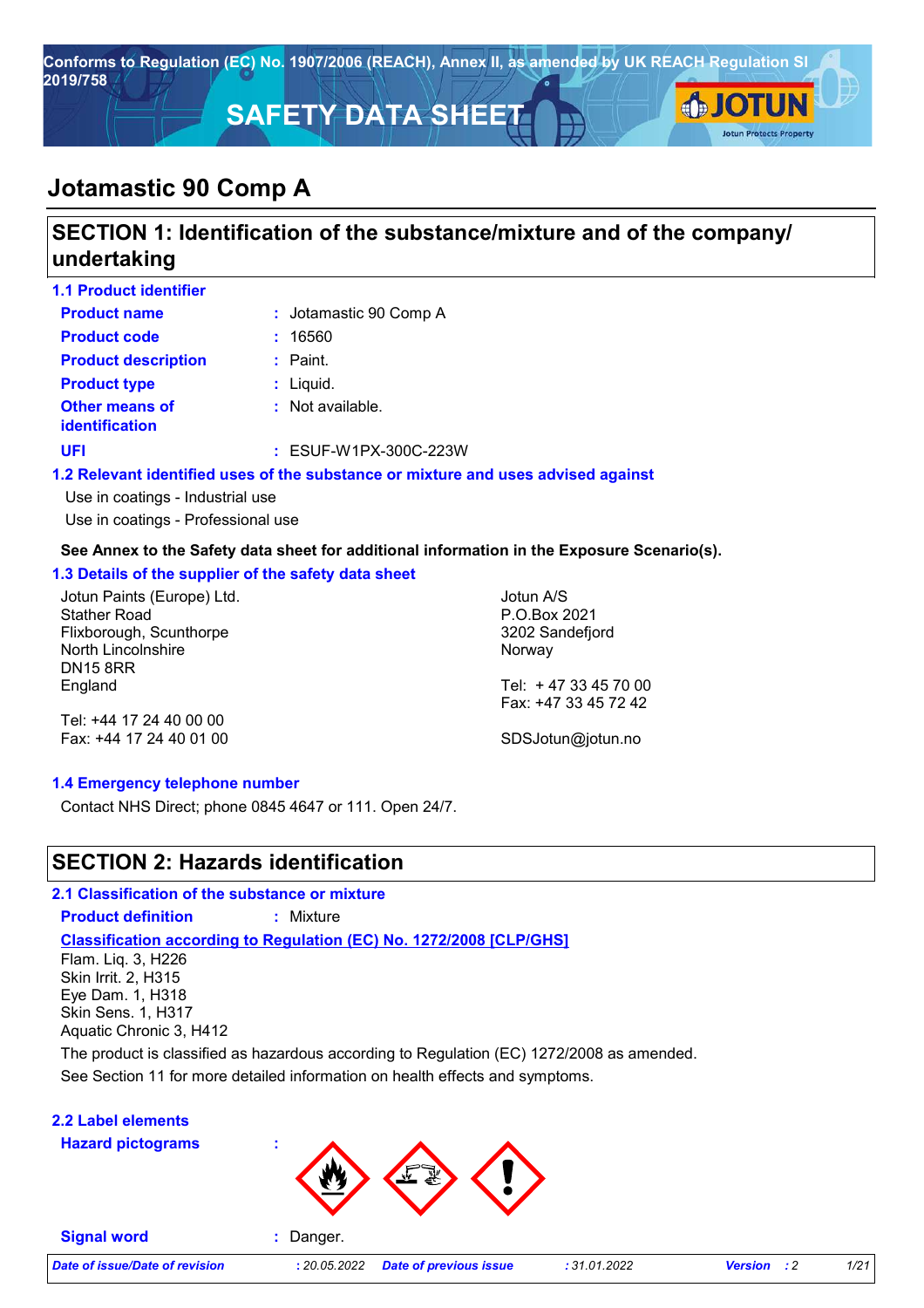| <b>SECTION 2: Hazards identification</b>                                                                                                                        |                                                                                                                                                                                                                                                                                                                                                                                                                                        |
|-----------------------------------------------------------------------------------------------------------------------------------------------------------------|----------------------------------------------------------------------------------------------------------------------------------------------------------------------------------------------------------------------------------------------------------------------------------------------------------------------------------------------------------------------------------------------------------------------------------------|
| <b>Hazard statements</b>                                                                                                                                        | : H226 - Flammable liquid and vapour.<br>H315 - Causes skin irritation.<br>H317 - May cause an allergic skin reaction.<br>H318 - Causes serious eye damage.<br>H412 - Harmful to aquatic life with long lasting effects.                                                                                                                                                                                                               |
| <b>Precautionary statements</b>                                                                                                                                 |                                                                                                                                                                                                                                                                                                                                                                                                                                        |
| <b>General</b>                                                                                                                                                  | : Not applicable.                                                                                                                                                                                                                                                                                                                                                                                                                      |
| <b>Prevention</b>                                                                                                                                               | : P280 - Wear protective gloves. Wear eye or face protection.<br>P210 - Keep away from heat, hot surfaces, sparks, open flames and other ignition<br>sources. No smoking.<br>P273 - Avoid release to the environment.<br>P261 - Avoid breathing vapour.                                                                                                                                                                                |
| <b>Response</b>                                                                                                                                                 | : P362 + P364 - Take off contaminated clothing and wash it before reuse.<br>P302 + P352 - IF ON SKIN: Wash with plenty of water.<br>P333 + P313 - If skin irritation or rash occurs: Get medical advice or attention.<br>P305 + P351 + P338, P310 - IF IN EYES: Rinse cautiously with water for several<br>minutes. Remove contact lenses, if present and easy to do. Continue rinsing.<br>Immediately call a POISON CENTER or doctor. |
| <b>Storage</b>                                                                                                                                                  | : Not applicable.                                                                                                                                                                                                                                                                                                                                                                                                                      |
| <b>Disposal</b>                                                                                                                                                 | : P501 - Dispose of contents and container in accordance with all local, regional,<br>national and international regulations.                                                                                                                                                                                                                                                                                                          |
| <b>Hazardous ingredients</b>                                                                                                                                    | epoxy resin (MW $\leq$ 700)<br>4,4'-Isopropylidenediphenol, oligomeric reaction products with 1-chloro-<br>2,3-epoxypropane, reaction products with fatty acids, C18-unsatd., dimers<br>hydrocarbons, c9-unsatd., polymd.<br>2-methylpropan-1-ol<br>glycidyl ether of 3-alkyl phenol<br>Phenol, methylstyrenated<br>Phenol, styrenated                                                                                                 |
| <b>Supplemental label</b><br>elements                                                                                                                           | Contains epoxy constituents. May produce an allergic reaction.<br>Warning! Hazardous respirable droplets may be formed when sprayed. Do not<br>breathe spray or mist.                                                                                                                                                                                                                                                                  |
| <b>Annex XVII - Restrictions</b><br>on the manufacture,<br>placing on the market and<br>use of certain dangerous<br>substances, mixtures and<br><b>articles</b> | : Not applicable.                                                                                                                                                                                                                                                                                                                                                                                                                      |
| <b>Special packaging requirements</b>                                                                                                                           |                                                                                                                                                                                                                                                                                                                                                                                                                                        |
| <b>Containers to be fitted</b><br>with child-resistant<br>fastenings                                                                                            | : Not applicable.                                                                                                                                                                                                                                                                                                                                                                                                                      |
| <b>Tactile warning of danger : Not applicable.</b>                                                                                                              |                                                                                                                                                                                                                                                                                                                                                                                                                                        |
| 2.3 Other hazards                                                                                                                                               |                                                                                                                                                                                                                                                                                                                                                                                                                                        |
| <b>Product meets the criteria</b><br>for PBT or vPvB according<br>to Regulation (EC) No.<br>1907/2006, Annex XIII                                               | : This mixture does not contain any substances that are assessed to be a PBT or a<br>vPvB.                                                                                                                                                                                                                                                                                                                                             |
| Other hazards which do<br>not result in classification                                                                                                          | : None known.                                                                                                                                                                                                                                                                                                                                                                                                                          |

The mixture may be a skin sensitiser. It may also be a skin irritant and repeated contact may increase this effect.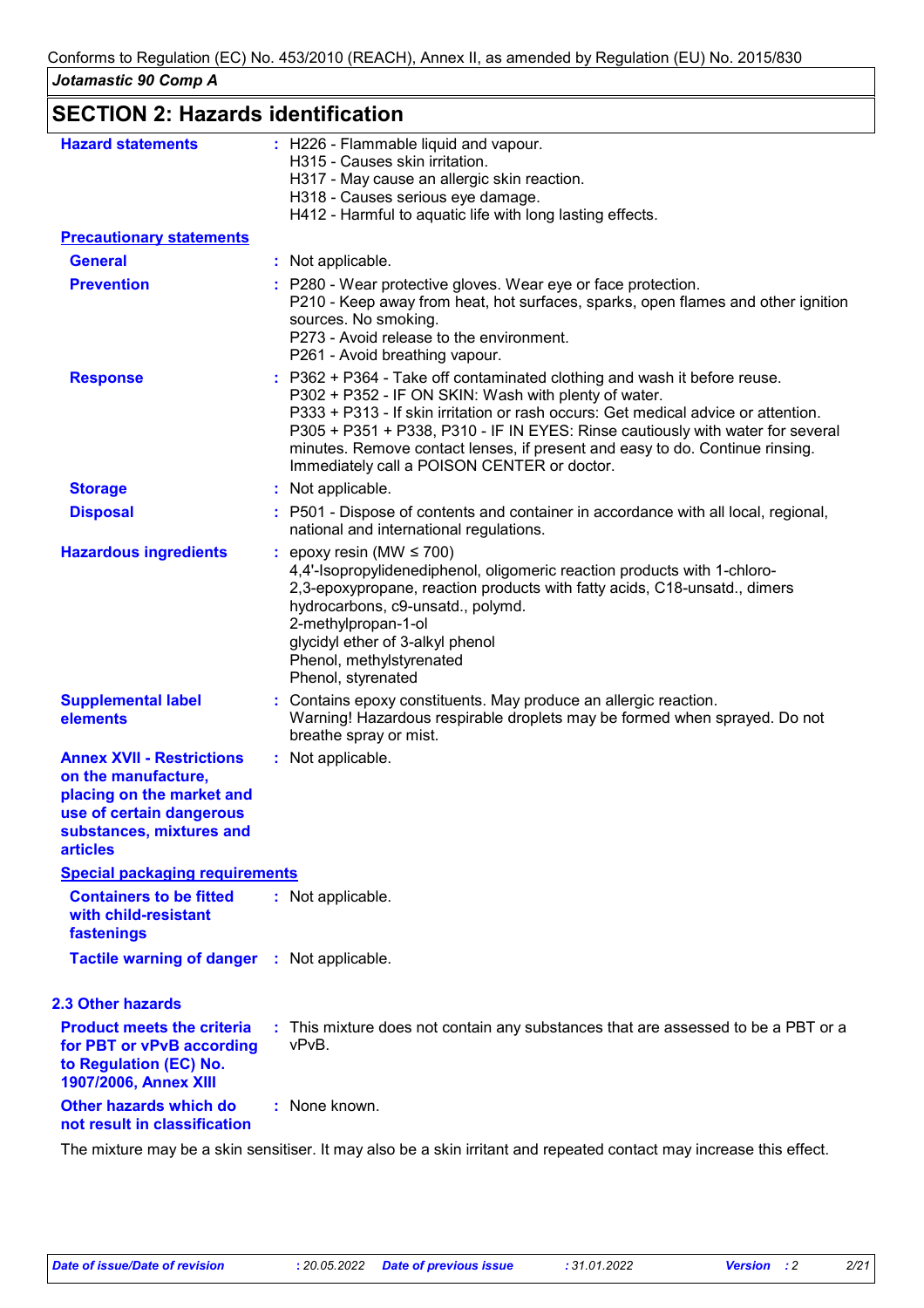## **SECTION 3: Composition/information on ingredients**

| <b>Product/ingredient name</b>                                                                                                                                | <b>Identifiers</b>                                                                     | <b>Weight %</b> | <b>Regulation (EC) No.</b><br>1272/2008 [CLP]                                                                                                                                  | <b>Type</b> |
|---------------------------------------------------------------------------------------------------------------------------------------------------------------|----------------------------------------------------------------------------------------|-----------------|--------------------------------------------------------------------------------------------------------------------------------------------------------------------------------|-------------|
| epoxy resin (MW $\leq$ 700)                                                                                                                                   | REACH #:<br>01-2119456619-26<br>EC: 216-823-5<br>CAS: 1675-54-3<br>Index: 603-073-00-2 | ≤14             | Skin Irrit. 2, H315<br>Eye Irrit. 2, H319<br>Skin Sens. 1B, H317<br>Aquatic Chronic 2, H411                                                                                    | $[1]$       |
| 4,4'-Isopropylidenediphenol,<br>oligomeric reaction products with<br>1-chloro-2,3-epoxypropane,<br>reaction products with fatty acids,<br>C18-unsatd., dimers | EC: 500-180-5<br>CAS: 67989-52-0                                                       | $≤8.6$          | Skin Irrit. 2, H315<br>Eye Irrit. 2, H319<br><b>Skin Sens. 1, H317</b><br>Aquatic Chronic 2, H411                                                                              | $[1]$       |
| xylene                                                                                                                                                        | REACH #:<br>01-2119488216-32<br>EC: 215-535-7<br>CAS: 1330-20-7<br>Index: 601-022-00-9 | ≤10             | Flam. Liq. 3, H226<br>Acute Tox. 4, H312<br>Acute Tox. 4, H332<br>Skin Irrit. 2, H315<br>Eye Irrit. 2, H319<br>STOT SE 3, H335<br>Asp. Tox. 1, H304<br>Aquatic Chronic 3, H412 | [1] [2]     |
| hydrocarbons, c9-unsatd., polymd.                                                                                                                             | REACH #:<br>01-2119555292-40<br>EC: 701-299-7<br>CAS: 71302-83-5                       | $\leq 5$        | Skin Sens. 1, H317<br>Aquatic Chronic 3, H412                                                                                                                                  | $[1]$       |
| 2-methylpropan-1-ol                                                                                                                                           | REACH #:<br>01-2119484609-23<br>EC: 201-148-0<br>CAS: 78-83-1<br>Index: 603-108-00-1   | $\leq 5$        | Flam. Liq. 3, H226<br>Skin Irrit. 2, H315<br>Eye Dam. 1, H318<br>STOT SE 3, H335<br>STOT SE 3, H336                                                                            | [1] [2]     |
| glycidyl ether of 3-alkyl phenol                                                                                                                              | REACH #:<br>01-2119982994-15<br>EC: 500-210-7<br>CAS: 68413-24-1                       | $\leq 5$        | <b>Skin Sens. 1, H317</b>                                                                                                                                                      | $[1]$       |
| benzyl alcohol                                                                                                                                                | REACH #:<br>01-2119492630-38<br>EC: 202-859-9<br>CAS: 100-51-6                         | $\leq$ 3        | Acute Tox. 4, H302<br>Acute Tox. 4, H332<br>Eye Irrit. 2, H319                                                                                                                 | $[1]$       |
| ethylbenzene                                                                                                                                                  | REACH #:<br>01-2119489370-35<br>EC: 202-849-4<br>CAS: 100-41-4<br>Index: 601-023-00-4  | ≤3              | Flam. Liq. 2, H225<br>Acute Tox. 4, H332<br>STOT RE 2, H373 (hearing<br>organs)<br>Asp. Tox. 1, H304<br>Aquatic Chronic 3, H412                                                | $[1] [2]$   |
| Phenol, methylstyrenated                                                                                                                                      | REACH #:<br>01-2119555274-38<br>EC: 270-966-8<br>CAS: 68512-30-1                       | $\leq$ 3        | Skin Irrit. 2, H315<br><b>Skin Sens. 1, H317</b><br>Aquatic Chronic 3, H412                                                                                                    | $[1]$       |
| Phenol, styrenated                                                                                                                                            | REACH #:<br>02-2119629611-43<br>EC: 262-975-0<br>CAS: 61788-44-1                       | $≤1.5$          | Skin Irrit. 2, H315<br>Skin Sens. 1, H317<br>Aquatic Chronic 2, H411                                                                                                           | $[1]$       |
| propylidynetrimethanol                                                                                                                                        | EC: 201-074-9<br>CAS: 77-99-6                                                          | $≤0.3$          | Repr. 2, H361fd                                                                                                                                                                | $[1]$       |
|                                                                                                                                                               |                                                                                        |                 | See Section 16 for the full<br>text of the H statements<br>declared above.                                                                                                     |             |

There are no additional ingredients present which, within the current knowledge of the supplier and in the concentrations applicable, are classified as hazardous to health or the environment, are PBTs, vPvBs or Substances of equivalent concern, or have been assigned a workplace exposure limit and hence require reporting in this section.

*Date of issue/Date of revision* **:** *20.05.2022 Date of previous issue : 31.01.2022 Version : 2 3/21*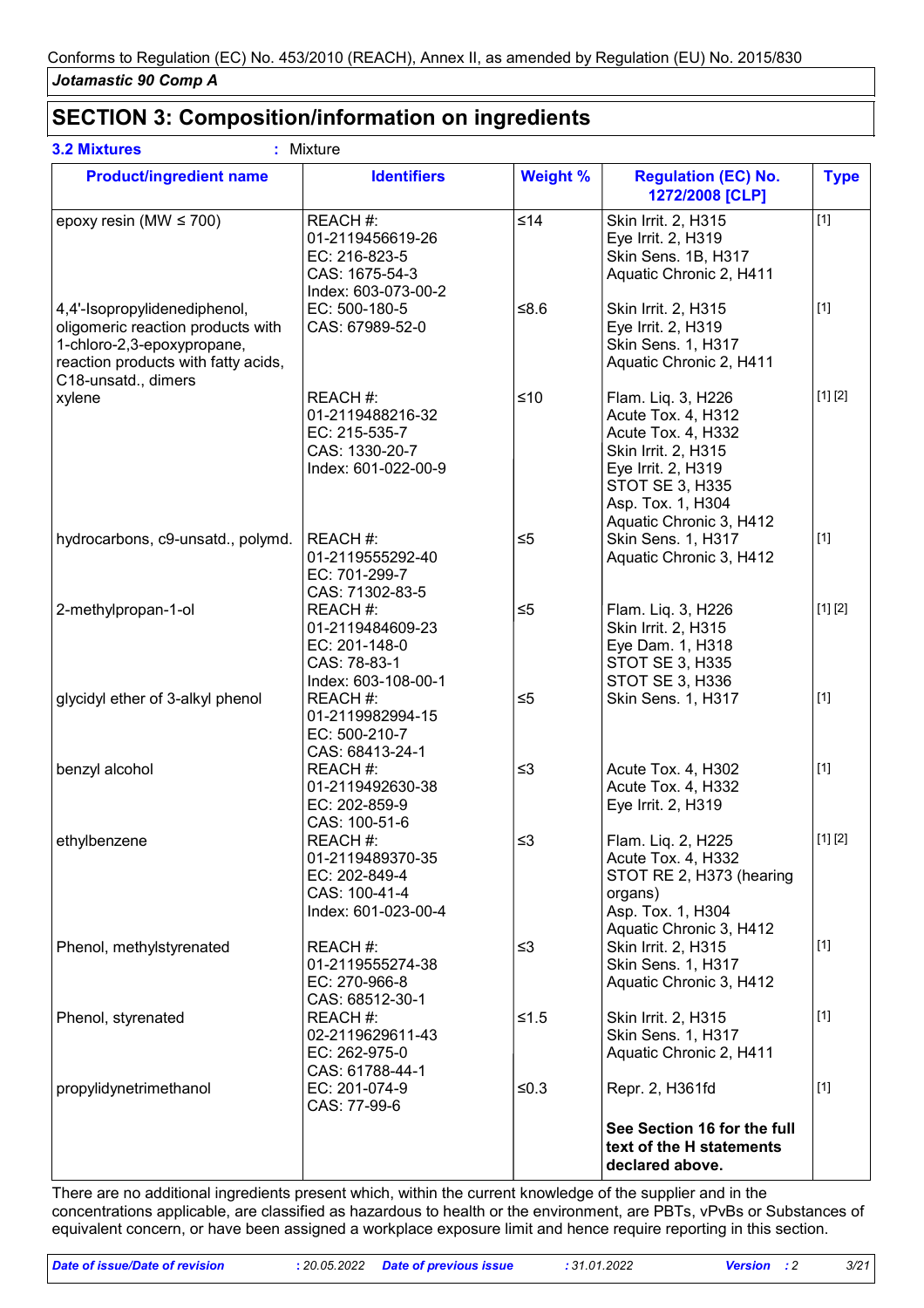## **SECTION 3: Composition/information on ingredients**

**Type** 

- [1] Substance classified with a health or environmental hazard
- [2] Substance with a workplace exposure limit
- [3] Substance meets the criteria for PBT according to Regulation (EC) No. 1907/2006, Annex XIII
- [4] Substance meets the criteria for vPvB according to Regulation (EC) No. 1907/2006, Annex XIII
- [5] Substance of equivalent concern
- [6] Additional disclosure due to company policy

This mixture contains ≥ 1% of titanium dioxide. The Annex VI classification of titanium dioxide does not apply to this mixture according to Note 10.

Occupational exposure limits, if available, are listed in Section 8.

### **SECTION 4: First aid measures**

#### **4.1 Description of first aid measures**

| <b>General</b>                    |  | : In all cases of doubt, or when symptoms persist, seek medical attention. Never give<br>anything by mouth to an unconscious person. If unconscious, place in recovery<br>position and seek medical advice.                                                                                                                                                                                                     |
|-----------------------------------|--|-----------------------------------------------------------------------------------------------------------------------------------------------------------------------------------------------------------------------------------------------------------------------------------------------------------------------------------------------------------------------------------------------------------------|
| <b>Eye contact</b>                |  | : Check for and remove any contact lenses. Immediately flush eyes with running<br>water for at least 15 minutes, keeping eyelids open. Seek immediate medical<br>attention.                                                                                                                                                                                                                                     |
| <b>Inhalation</b>                 |  | : Remove to fresh air. Keep person warm and at rest. If not breathing, if breathing is<br>irregular or if respiratory arrest occurs, provide artificial respiration or oxygen by<br>trained personnel.                                                                                                                                                                                                          |
| <b>Skin contact</b>               |  | : Remove contaminated clothing and shoes. Wash skin thoroughly with soap and<br>water or use recognised skin cleanser. Do NOT use solvents or thinners.                                                                                                                                                                                                                                                         |
| <b>Ingestion</b>                  |  | : If swallowed, seek medical advice immediately and show the container or label.<br>Keep person warm and at rest. Do NOT induce vomiting.                                                                                                                                                                                                                                                                       |
| <b>Protection of first-aiders</b> |  | : No action shall be taken involving any personal risk or without suitable training. If it<br>is suspected that fumes are still present, the rescuer should wear an appropriate<br>mask or self-contained breathing apparatus. It may be dangerous to the person<br>providing aid to give mouth-to-mouth resuscitation. Wash contaminated clothing<br>thoroughly with water before removing it, or wear gloves. |

#### **4.2 Most important symptoms and effects, both acute and delayed**

There are no data available on the mixture itself. The mixture has been assessed following the conventional method of the CLP Regulation (EC) No 1272/2008 and is classified for toxicological properties accordingly. See Sections 2 and 3 for details.

Exposure to component solvent vapour concentrations in excess of the stated occupational exposure limit may result in adverse health effects such as mucous membrane and respiratory system irritation and adverse effects on the kidneys, liver and central nervous system. Solvents may cause some of the above effects by absorption through the skin. Repeated or prolonged contact with the mixture may cause removal of natural fat from the skin, resulting in nonallergic contact dermatitis and absorption through the skin. Ingestion may cause nausea, diarrhea and vomiting.

#### **Over-exposure signs/symptoms**

| <b>Eye contact</b>                    | : Adverse symptoms may include the following:<br>pain<br>watering<br>redness                                                                                             |  |  |  |  |  |
|---------------------------------------|--------------------------------------------------------------------------------------------------------------------------------------------------------------------------|--|--|--|--|--|
| <b>Inhalation</b>                     | : No specific data.                                                                                                                                                      |  |  |  |  |  |
| <b>Skin contact</b>                   | : Adverse symptoms may include the following:<br>pain or irritation<br>redness<br>blistering may occur<br>: Adverse symptoms may include the following:<br>stomach pains |  |  |  |  |  |
| <b>Ingestion</b>                      |                                                                                                                                                                          |  |  |  |  |  |
|                                       | 4.3 Indication of any immediate medical attention and special treatment needed                                                                                           |  |  |  |  |  |
| <b>Notes to physician</b>             | : Treat symptomatically. Contact poison treatment specialist immediately if large<br>quantities have been ingested or inhaled.                                           |  |  |  |  |  |
| <b>Date of issue/Date of revision</b> | : 20.05.2022<br>:31.01.2022<br>4/2<br><b>Date of previous issue</b><br><b>Version</b><br>:2                                                                              |  |  |  |  |  |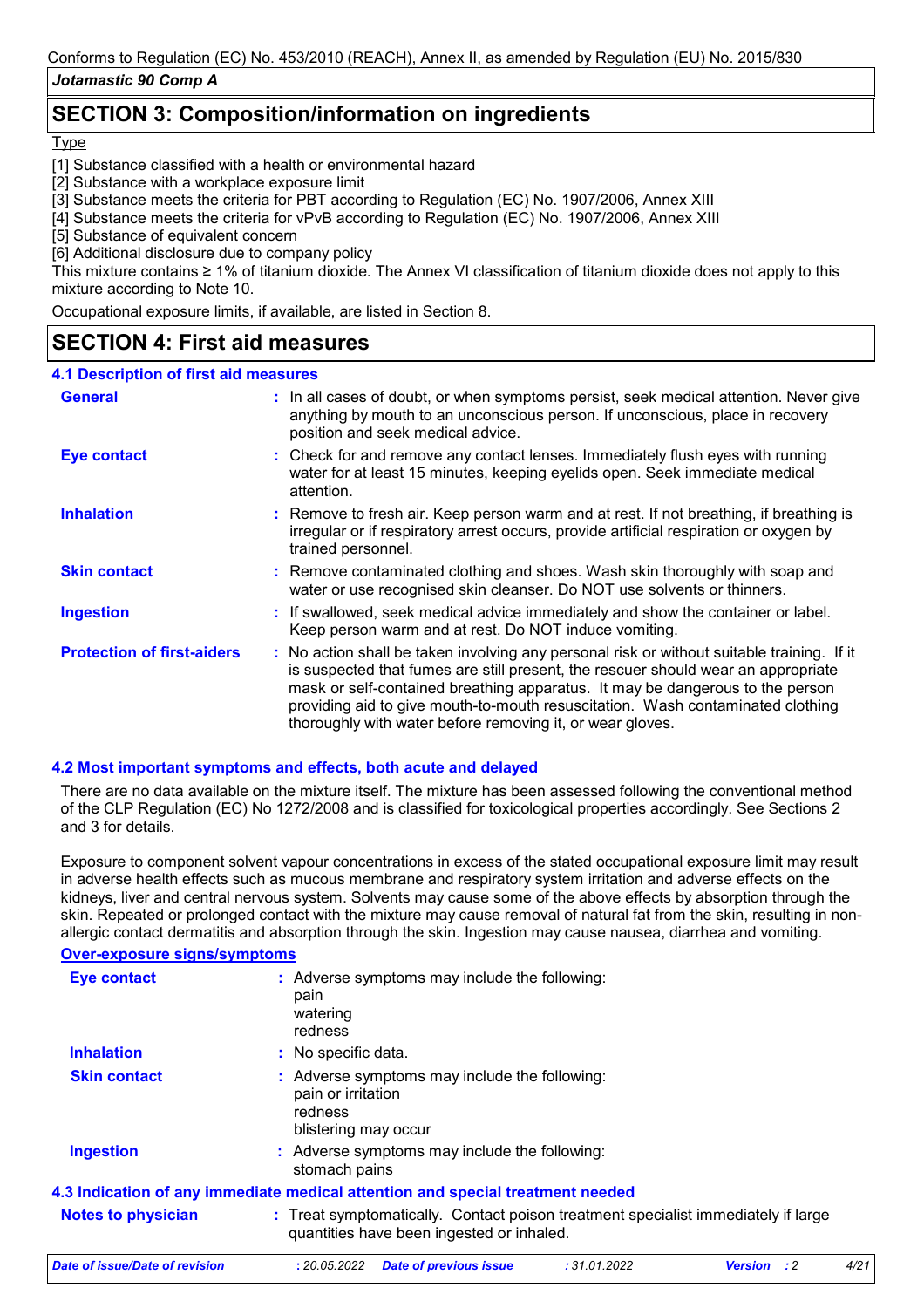## **SECTION 4: First aid measures**

**Specific treatments :** No specific treatment.

See toxicological information (Section 11)

| <b>SECTION 5: Firefighting measures</b>                  |                                                                                                                              |  |  |  |  |
|----------------------------------------------------------|------------------------------------------------------------------------------------------------------------------------------|--|--|--|--|
| 5.1 Extinguishing media                                  |                                                                                                                              |  |  |  |  |
| <b>Suitable extinguishing</b><br>media                   | : Recommended: alcohol-resistant foam, $CO2$ , powders, water spray.                                                         |  |  |  |  |
| <b>Unsuitable extinguishing</b><br>media                 | : Do not use water jet.                                                                                                      |  |  |  |  |
|                                                          | 5.2 Special hazards arising from the substance or mixture                                                                    |  |  |  |  |
| <b>Hazards from the</b><br>substance or mixture          | : Fire will produce dense black smoke. Exposure to decomposition products may<br>cause a health hazard.                      |  |  |  |  |
| <b>Hazardous combustion</b><br>products                  | : Decomposition products may include the following materials: carbon monoxide,<br>carbon dioxide, smoke, oxides of nitrogen. |  |  |  |  |
| <b>5.3 Advice for firefighters</b>                       |                                                                                                                              |  |  |  |  |
| <b>Special protective actions</b><br>for fire-fighters   | : Cool closed containers exposed to fire with water. Do not release runoff from fire to<br>drains or watercourses.           |  |  |  |  |
| <b>Special protective</b><br>equipment for fire-fighters | : Appropriate breathing apparatus may be required.                                                                           |  |  |  |  |

# **SECTION 6: Accidental release measures**

| 6.1 Personal precautions, protective equipment and emergency procedures                                                                                                             |  |                                                                                                                                                                                                                                                                                    |  |  |  |
|-------------------------------------------------------------------------------------------------------------------------------------------------------------------------------------|--|------------------------------------------------------------------------------------------------------------------------------------------------------------------------------------------------------------------------------------------------------------------------------------|--|--|--|
| : Exclude sources of ignition and ventilate the area. Avoid breathing vapour or mist.<br>For non-emergency<br>Refer to protective measures listed in sections 7 and 8.<br>personnel |  |                                                                                                                                                                                                                                                                                    |  |  |  |
| For emergency responders :                                                                                                                                                          |  | If specialised clothing is required to deal with the spillage, take note of any<br>information in Section 8 on suitable and unsuitable materials. See also the<br>information in "For non-emergency personnel".                                                                    |  |  |  |
| <b>6.2 Environmental</b><br><b>precautions</b>                                                                                                                                      |  | : Do not allow to enter drains or watercourses. If the product contaminates lakes,<br>rivers, or sewers, inform the appropriate authorities in accordance with local<br>regulations.                                                                                               |  |  |  |
| 6.3 Methods and material<br>for containment and<br>cleaning up                                                                                                                      |  | : Contain and collect spillage with non-combustible, absorbent material e.g. sand,<br>earth, vermiculite or diatomaceous earth and place in container for disposal<br>according to local regulations (see Section 13). Preferably clean with a detergent.<br>Avoid using solvents. |  |  |  |
| 6.4 Reference to other<br><b>sections</b>                                                                                                                                           |  | : See Section 1 for emergency contact information.<br>See Section 8 for information on appropriate personal protective equipment.<br>See Section 13 for additional waste treatment information.                                                                                    |  |  |  |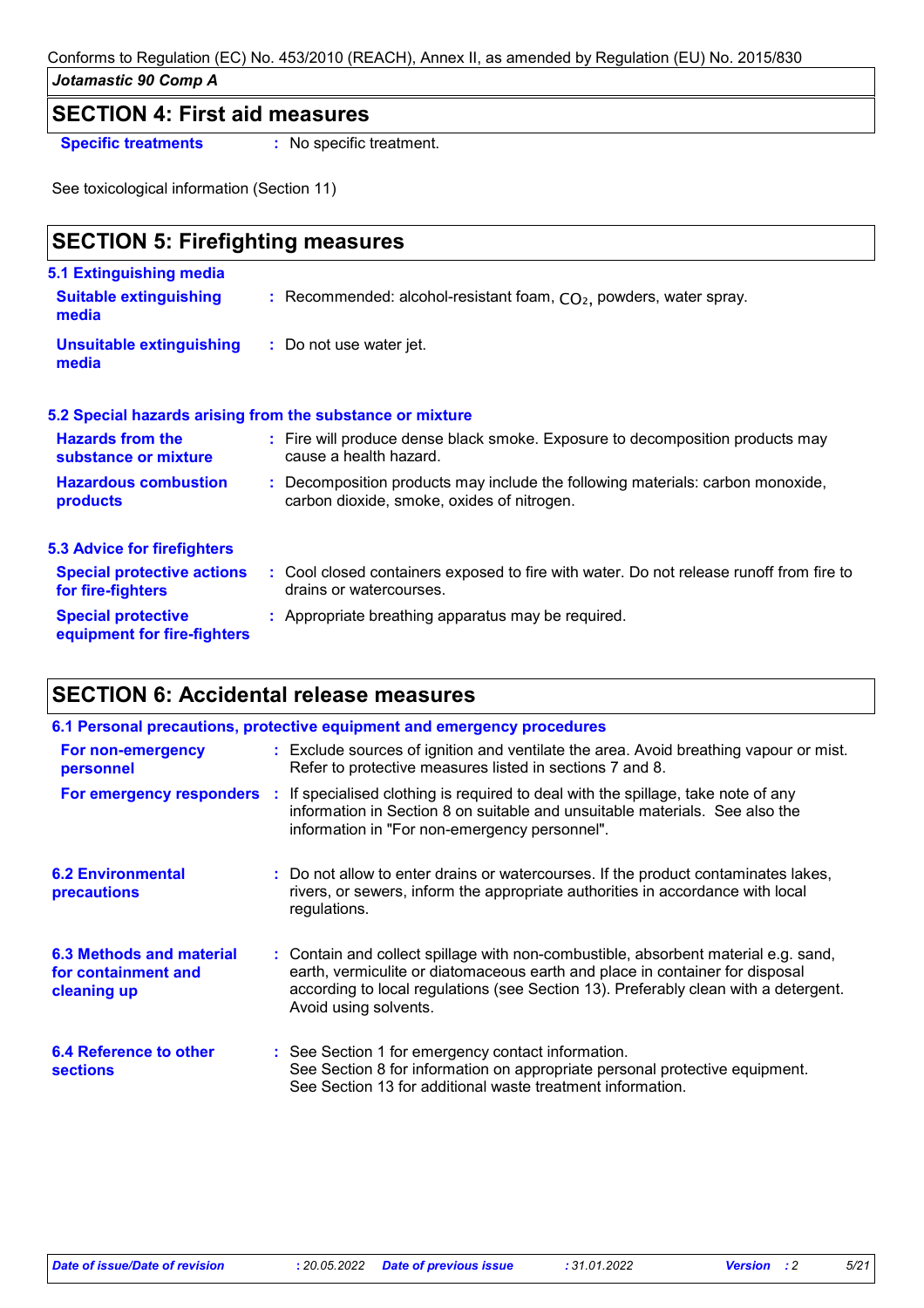# **SECTION 7: Handling and storage**

The information in this section contains generic advice and guidance. The list of Identified Uses in Section 1 should be consulted for any available use-specific information provided in the Exposure Scenario(s).

#### **7.1 Precautions for safe handling**

Prevent the creation of flammable or explosive concentrations of vapours in air and avoid vapour concentrations higher than the occupational exposure limits.

In addition, the product should only be used in areas from which all naked lights and other sources of ignition have been excluded. Electrical equipment should be protected to the appropriate standard.

Mixture may charge electrostatically: always use earthing leads when transferring from one container to another. Operators should wear antistatic footwear and clothing and floors should be of the conducting type.

Keep away from heat, sparks and flame. No sparking tools should be used.

Avoid contact with skin and eyes. Avoid the inhalation of dust, particulates, spray or mist arising from the application of this mixture. Avoid inhalation of dust from sanding.

Eating, drinking and smoking should be prohibited in areas where this material is handled, stored and processed.

Put on appropriate personal protective equipment (see Section 8).

Never use pressure to empty. Container is not a pressure vessel.

Always keep in containers made from the same material as the original one.

Comply with the health and safety at work laws.

Do not allow to enter drains or watercourses.

**Information on fire and explosion protection**

Vapours are heavier than air and may spread along floors. Vapours may form explosive mixtures with air.

When operators, whether spraying or not, have to work inside the spray booth, ventilation is unlikely to be sufficient to control particulates and solvent vapour in all cases. In such circumstances they should wear a compressed air-fed respirator during the spraying process and until such time as the particulates and solvent vapour concentration has fallen below the exposure limits.

#### **7.2 Conditions for safe storage, including any incompatibilities**

Store in accordance with local regulations.

#### **Notes on joint storage**

Keep away from: oxidising agents, strong alkalis, strong acids.

#### **Additional information on storage conditions**

Observe label precautions. Store in a dry, cool and well-ventilated area. Keep away from heat and direct sunlight. Keep away from sources of ignition. No smoking. Prevent unauthorised access. Containers that have been opened must be carefully resealed and kept upright to prevent leakage.

#### **7.3 Specific end use(s) Recommendations :**

: Not available.

**Industrial sector specific : solutions** : Not available.

# **SECTION 8: Exposure controls/personal protection**

The list of Identified Uses in Section 1 should be consulted for any available use-specific information provided in the Exposure Scenario(s).

#### **8.1 Control parameters**

#### **Occupational exposure limits**

| <b>Product/ingredient name</b> | <b>Exposure limit values</b>                                                                                                                                                                                                                                                                                                                                                                         |
|--------------------------------|------------------------------------------------------------------------------------------------------------------------------------------------------------------------------------------------------------------------------------------------------------------------------------------------------------------------------------------------------------------------------------------------------|
| xylene<br>2-methylpropan-1-ol  | EH40/2005 WELs (United Kingdom (UK), 1/2020). Absorbed<br>through skin.<br>STEL: 441 mg/m <sup>3</sup> 15 minutes.<br>STEL: 100 ppm 15 minutes.<br>TWA: 220 mg/m <sup>3</sup> 8 hours.<br>TWA: 50 ppm 8 hours.<br>EH40/2005 WELs (United Kingdom (UK), 1/2020).<br>STEL: 231 mg/m <sup>3</sup> 15 minutes.<br>STEL: 75 ppm 15 minutes.<br>TWA: $154 \text{ mg/m}^3$ 8 hours.<br>TWA: 50 ppm 8 hours. |
| Date of issue/Date of revision | 6/21<br>:31.01.2022<br>: 20.05.2022<br><b>Date of previous issue</b><br><b>Version</b><br>$\cdot$ :2                                                                                                                                                                                                                                                                                                 |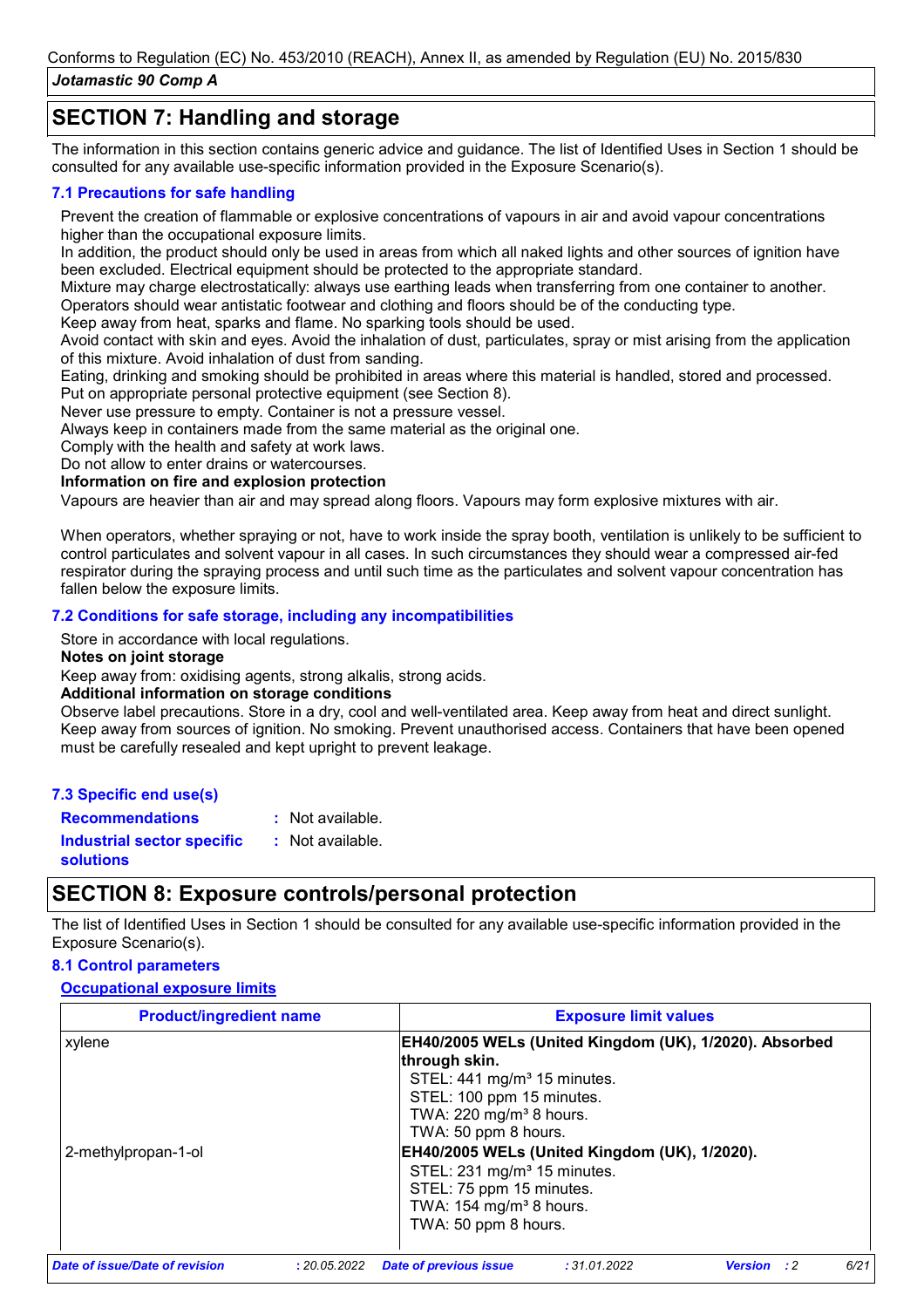### **SECTION 8: Exposure controls/personal protection**

| ethylbenzene | EH40/2005 WELs (United Kingdom (UK), 1/2020). Absorbed                                                          |
|--------------|-----------------------------------------------------------------------------------------------------------------|
|              | through skin.                                                                                                   |
|              | STEL: 552 mg/m <sup>3</sup> 15 minutes.                                                                         |
|              | STEL: 125 ppm 15 minutes.                                                                                       |
|              | TWA: 100 ppm 8 hours.                                                                                           |
|              | TWA: $441 \text{ mg/m}^3$ 8 hours.                                                                              |
| .            | the contract of the contract of the contract of the contract of the contract of the contract of the contract of |

**Recommended monitoring**  If this product contains ingredients with exposure limits, personal, workplace **: procedures** atmosphere or biological monitoring may be required to determine the effectiveness of the ventilation or other control measures and/or the necessity to use respiratory protective equipment. Reference should be made to monitoring standards, such as the following: European Standard EN 689 (Workplace atmospheres - Guidance for the assessment of exposure by inhalation to chemical agents for comparison with limit values and measurement strategy) European Standard EN 14042 (Workplace atmospheres - Guide for the application and use of procedures for the assessment of exposure to chemical and biological agents) European Standard EN 482 (Workplace atmospheres - General requirements for the performance of procedures for the measurement of chemical agents) Reference to national guidance documents for methods for the determination of hazardous substances will also be required.

#### **DNELs/DMELs**

| <b>Product/ingredient name</b>                                                                                                                              | <b>Exposure</b>               | <b>Value</b>                   | <b>Population</b>                    | <b>Effects</b>                       |
|-------------------------------------------------------------------------------------------------------------------------------------------------------------|-------------------------------|--------------------------------|--------------------------------------|--------------------------------------|
| epoxy resin (MW $\leq$ 700)                                                                                                                                 | Short term Dermal             | 8.33 mg/<br>kg bw/day          | Workers                              | Systemic                             |
|                                                                                                                                                             | Short term<br>Inhalation      | 12.25 mg/<br>m <sup>3</sup>    | Workers                              | Systemic                             |
|                                                                                                                                                             | Long term Dermal              | 8.33 mg/<br>kg bw/day          | Workers                              | Systemic                             |
|                                                                                                                                                             | Long term<br>Inhalation       | 12.25 mg/<br>m <sup>3</sup>    | Workers                              | Systemic                             |
|                                                                                                                                                             | Short term Dermal             | 3.571 mg/<br>kg bw/day         | General<br>population<br>[Consumers] | Systemic                             |
|                                                                                                                                                             | Short term Oral               | $0.75$ mg/<br>kg bw/day        | General<br>population<br>[Consumers] | Systemic                             |
|                                                                                                                                                             | Long term Dermal              | 3.571 mg/<br>kg bw/day         | General<br>population<br>[Consumers] | Systemic                             |
|                                                                                                                                                             | Long term Oral                | $0.75$ mg/<br>kg bw/day        | General<br>population<br>[Consumers] | Systemic                             |
| 4,4'-Isopropylidenediphenol, oligomeric<br>reaction products with 1-chloro-<br>2,3-epoxypropane, reaction products with<br>fatty acids, C18-unsatd., dimers | Short term Dermal             | $3.3$ mg/kg<br>bw/day          | General<br>population                | Systemic                             |
|                                                                                                                                                             | Long term Dermal              | $3.3$ mg/kg<br>bw/day          | General<br>population                | Systemic                             |
|                                                                                                                                                             | Short term Dermal             | 5.6 mg/kg<br>bw/day            | Workers                              | Systemic                             |
|                                                                                                                                                             | Long term Dermal              | 5.6 mg/kg<br>bw/day            | Workers                              | Systemic                             |
|                                                                                                                                                             | Long term<br>Inhalation       | 23.5 mg/m <sup>3</sup>         | General<br>population                | Local                                |
|                                                                                                                                                             | Long term<br>Inhalation       | 23.5 mg/m <sup>3</sup>         | General<br>population                | Systemic                             |
|                                                                                                                                                             | Short term<br>Inhalation      | 39.2 mg/m <sup>3</sup>         | Workers                              | Local                                |
|                                                                                                                                                             | Long term<br>Inhalation       | 39.2 mg/m <sup>3</sup> Workers |                                      | Local                                |
|                                                                                                                                                             | Short term<br>Inhalation      | 39.2 mg/m <sup>3</sup> Workers |                                      | Systemic                             |
| Date of issue/Date of revision<br>: 20.05.2022                                                                                                              | <b>Date of previous issue</b> | : 31.01.2022                   |                                      | 7/21<br><b>Version</b><br>$\cdot$ :2 |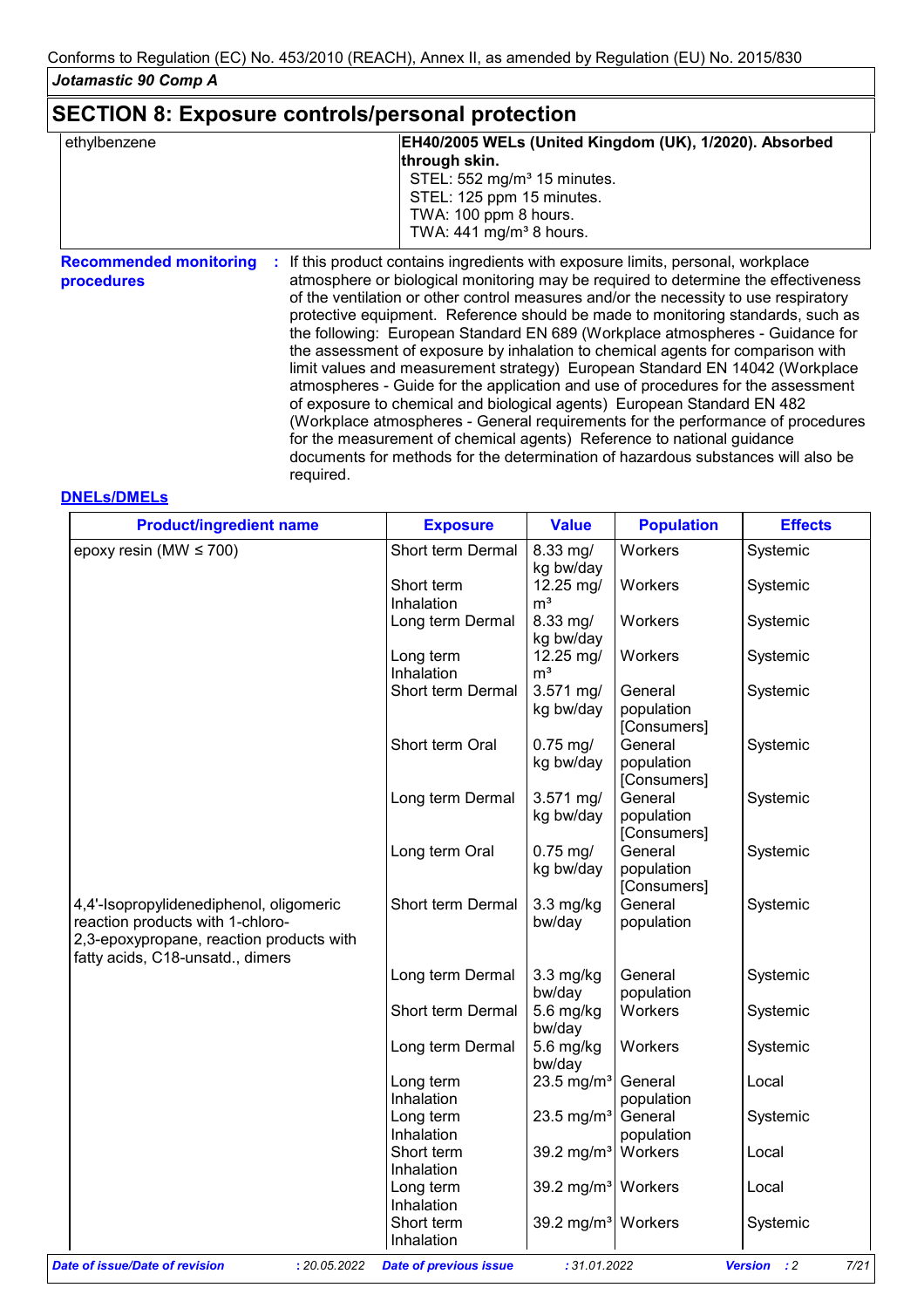$\mathsf{I}$ 

| <b>SECTION 8: Exposure controls/personal protection</b> |                                               |                                 |                                      |                                       |
|---------------------------------------------------------|-----------------------------------------------|---------------------------------|--------------------------------------|---------------------------------------|
|                                                         | Long term                                     | 39.2 mg/m <sup>3</sup>          | Workers                              | Systemic                              |
|                                                         | Inhalation<br>Short term Dermal               | 0.00476                         | General                              | Local                                 |
|                                                         |                                               | mg/cm <sup>2</sup><br>0.00476   | population<br>General                |                                       |
|                                                         | Long term Dermal                              | mg/cm <sup>2</sup>              | population                           | Local                                 |
|                                                         | Short term Dermal                             | 0.0079 mg/<br>cm <sup>2</sup>   | Workers                              | Local                                 |
|                                                         | Long term Dermal                              | $0.0079$ mg/<br>cm <sup>2</sup> | Workers                              | Local                                 |
| xylene                                                  | Long term Oral                                | $1.6$ mg/kg<br>bw/day           | General<br>population                | Systemic                              |
|                                                         | Long term                                     | 14.8 mg/ $m3$                   | General                              | Systemic                              |
|                                                         | Inhalation<br>Long term                       | 77 mg/ $m3$                     | population<br>Workers                | Systemic                              |
|                                                         | Inhalation                                    |                                 |                                      |                                       |
|                                                         | Long term Dermal                              | 108 mg/kg                       | General                              | Systemic                              |
|                                                         |                                               | bw/day                          | population                           |                                       |
|                                                         | Long term Dermal                              | 180 mg/kg<br>bw/day             | Workers                              | Systemic                              |
|                                                         | Short term<br>Inhalation                      | 289 mg/m $3$                    | Workers                              | Local                                 |
|                                                         | Short term                                    | 289 mg/m $3$                    | Workers                              | Systemic                              |
|                                                         | Inhalation                                    |                                 |                                      |                                       |
|                                                         | Long term<br>Inhalation                       | 65.3 mg/m <sup>3</sup>          | General<br>population                | Local                                 |
|                                                         | Short term                                    | 260 mg/ $m3$                    | General                              | Local                                 |
|                                                         | Inhalation                                    |                                 | population                           |                                       |
|                                                         | Short term                                    | 260 mg/ $m3$                    | General                              | Systemic                              |
|                                                         | Inhalation                                    |                                 | population                           |                                       |
|                                                         | Long term                                     | 221 mg/m <sup>3</sup>           | Workers                              | Local                                 |
| hydrocarbons, c9-unsatd., polymd.                       | Inhalation<br>Long term Dermal                | 16.4 mg/<br>kg bw/day           | Workers                              | Systemic                              |
|                                                         | Long term                                     | 57 mg/ $m3$                     | Workers                              | Systemic                              |
|                                                         | Inhalation                                    |                                 |                                      |                                       |
|                                                         | Long term Dermal                              | 8 mg/kg<br>bw/day               | General<br>population<br>[Consumers] | Systemic                              |
|                                                         | Long term                                     | 28 mg/ $m3$                     | General                              | Systemic                              |
|                                                         | Inhalation                                    |                                 | population<br>[Consumers]            |                                       |
|                                                         | Long term Oral                                | 4 mg/kg<br>bw/day               | General<br>population                | Systemic                              |
|                                                         |                                               |                                 | [Consumers]                          |                                       |
|                                                         | Long term Oral                                | $0.33$ mg/                      | General                              | Systemic                              |
|                                                         | Long term Dermal                              | kg bw/day<br>$1.67$ mg/         | population<br>General                | Systemic                              |
|                                                         |                                               | kg bw/day                       | population                           |                                       |
|                                                         | Long term Dermal                              | $4.7 \text{ mg/kg}$<br>bw/day   | Workers                              | Systemic                              |
|                                                         | Long term                                     | $0.58$ mg/m <sup>3</sup>        | General                              | Systemic                              |
|                                                         | Inhalation<br>Long term                       | $3.3 \text{ mg/m}^3$            | population<br>Workers                | Systemic                              |
|                                                         | Inhalation                                    |                                 |                                      |                                       |
| 2-methylpropan-1-ol                                     | Long term                                     | $310$ mg/m <sup>3</sup>         | Workers                              | Local                                 |
|                                                         | Inhalation                                    |                                 |                                      |                                       |
|                                                         | Long term Oral                                | 25 mg/kg                        | General                              | Systemic                              |
|                                                         |                                               | bw/day                          | population<br>[Consumers]            |                                       |
|                                                         | Long term                                     | 55 mg/ $m3$                     | General                              | Local                                 |
|                                                         | Inhalation                                    |                                 | population                           |                                       |
|                                                         |                                               |                                 | [Consumers]                          |                                       |
| Date of issue/Date of revision                          | : 20.05.2022<br><b>Date of previous issue</b> | : 31.01.2022                    |                                      | <b>Version</b><br>$\cdot$ : 2<br>8/21 |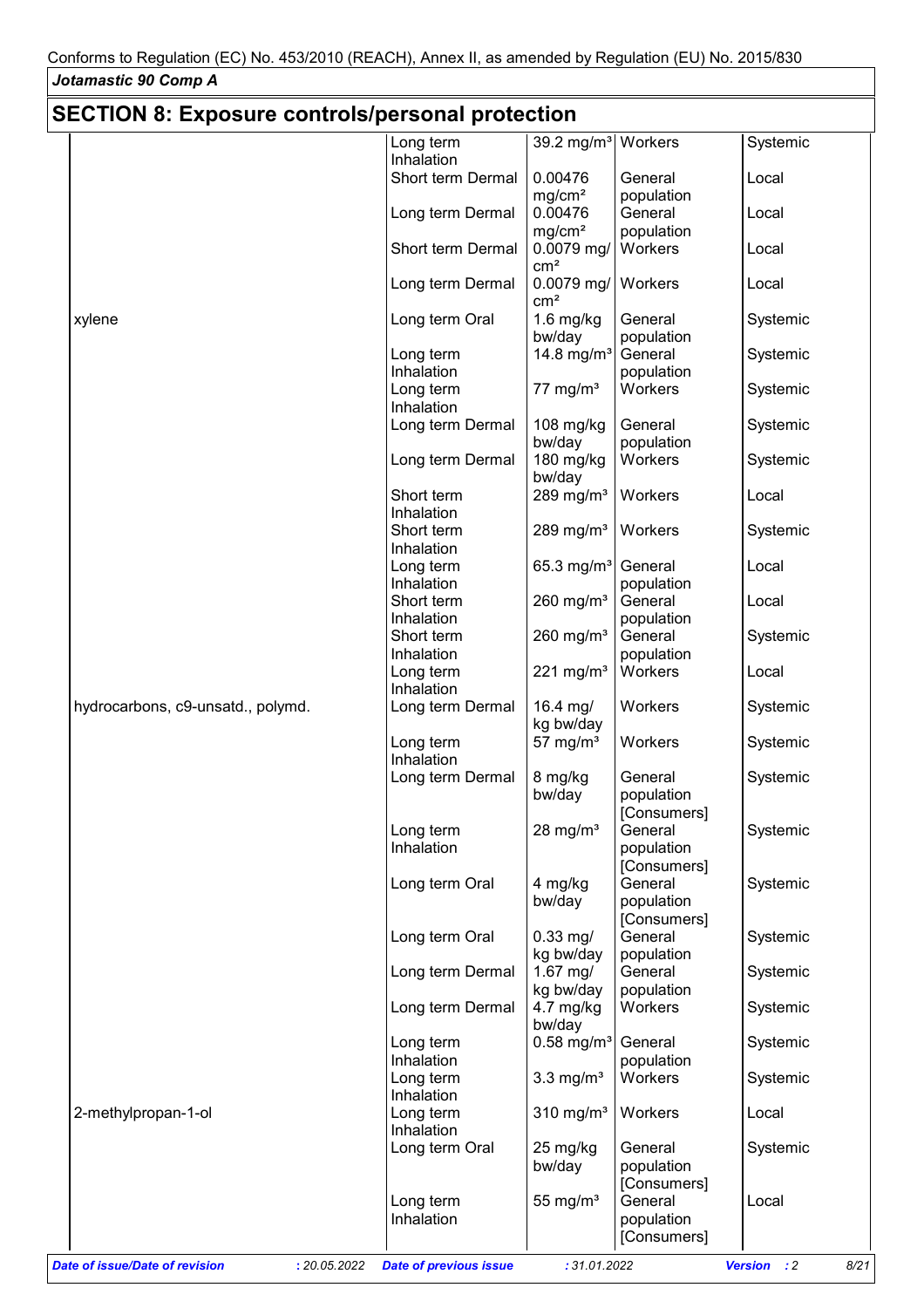## **SECTION 8: Exposure controls/personal protection**

|                                                | Long term                     | 55 mg/ $m3$                     | General     | Local               |
|------------------------------------------------|-------------------------------|---------------------------------|-------------|---------------------|
|                                                | Inhalation                    |                                 | population  |                     |
|                                                | Long term                     | 310 mg/m $3$                    | Workers     | Local               |
|                                                | Inhalation                    |                                 |             |                     |
| glycidyl ether of 3-alkyl phenol               | Long term Dermal              | $0.21$ mg/                      | Workers     | Systemic            |
|                                                |                               |                                 |             |                     |
|                                                |                               | kg bw/day                       |             |                     |
|                                                | Long term                     | $0.73$ mg/m <sup>3</sup>        | Workers     | Systemic            |
|                                                | Inhalation                    |                                 |             |                     |
| benzyl alcohol                                 | Long term Oral                | 4 mg/kg                         | General     | Systemic            |
|                                                |                               | bw/day                          | population  |                     |
|                                                | Long term Dermal              | 4 mg/kg                         | General     | Systemic            |
|                                                |                               | bw/day                          | population  |                     |
|                                                | Long term                     | 5.4 mg/ $m3$                    | General     | Systemic            |
|                                                | Inhalation                    |                                 | population  |                     |
|                                                | Long term Dermal              | 8 mg/kg                         | Workers     | Systemic            |
|                                                |                               |                                 |             |                     |
|                                                |                               | bw/day                          |             |                     |
|                                                | Short term Oral               | 20 mg/kg                        | General     | Systemic            |
|                                                |                               | bw/day                          | population  |                     |
|                                                | Short term Dermal             | 20 mg/kg                        | General     | Systemic            |
|                                                |                               | bw/day                          | population  |                     |
|                                                | Long term                     | 22 mg/ $m3$                     | Workers     | Systemic            |
|                                                | Inhalation                    |                                 |             |                     |
|                                                | Short term                    | $27 \text{ mg/m}^3$             | General     | Systemic            |
|                                                | Inhalation                    |                                 | population  |                     |
|                                                | Short term Dermal             | 40 mg/kg                        | Workers     | Systemic            |
|                                                |                               |                                 |             |                     |
|                                                |                               | bw/day                          |             |                     |
|                                                | Short term                    | 110 mg/m $3$                    | Workers     | Systemic            |
|                                                | Inhalation                    |                                 |             |                     |
| ethylbenzene                                   | Long term Oral                | $1.6$ mg/kg                     | General     | Systemic            |
|                                                |                               | bw/day                          | population  |                     |
|                                                | Long term                     | 15 mg/ $m3$                     | General     | Systemic            |
|                                                | Inhalation                    |                                 | population  |                     |
|                                                | Long term                     | $77 \text{ mg/m}^3$             | Workers     | Systemic            |
|                                                | Inhalation                    |                                 |             |                     |
|                                                |                               |                                 |             |                     |
|                                                | Long term Dermal              | 180 mg/kg                       | Workers     | Systemic            |
|                                                |                               | bw/day                          |             |                     |
|                                                | Short term                    | 293 mg/m <sup>3</sup>           | Workers     | Local               |
|                                                | Inhalation                    |                                 |             |                     |
|                                                | Long term                     | 442 mg/m <sup>3</sup>   Workers |             | Local               |
|                                                | Inhalation                    |                                 |             |                     |
|                                                | Short term                    | 884 mg/m <sup>3</sup>           | Workers     | Systemic            |
|                                                | Inhalation                    |                                 |             |                     |
| Phenol, methylstyrenated                       | Long term Dermal              | 16.4 mg/                        | Workers     | Systemic            |
|                                                |                               | kg bw/day                       |             |                     |
|                                                | Long term                     | 57 mg/ $m3$                     | General     | Systemic            |
|                                                |                               |                                 |             |                     |
|                                                | Inhalation                    |                                 | population  |                     |
|                                                |                               |                                 | [Consumers] |                     |
|                                                | Long term Dermal              | 8 mg/kg                         | General     | Systemic            |
|                                                |                               | bw/day                          | population  |                     |
|                                                |                               |                                 | [Consumers] |                     |
|                                                | Long term                     | $28 \text{ mg/m}^3$             | General     | Systemic            |
|                                                | Inhalation                    |                                 | population  |                     |
|                                                |                               |                                 | [Consumers] |                     |
|                                                | Long term Oral                | 4 mg/kg                         | General     | Systemic            |
|                                                |                               |                                 |             |                     |
|                                                |                               | bw/day                          | population  |                     |
|                                                |                               |                                 | [Consumers] |                     |
|                                                | Long term Oral                | $0.2$ mg/kg                     | General     | Systemic            |
|                                                |                               | bw/day                          | population  |                     |
|                                                | Long term                     | $0.348$ mg/                     | General     | Systemic            |
|                                                | Inhalation                    | m <sup>3</sup>                  | population  |                     |
|                                                | Long term                     | 1.41 mg/m <sup>3</sup>          | Workers     | Systemic            |
|                                                | Inhalation                    |                                 |             |                     |
|                                                | Long term Dermal              | $1.67$ mg/                      | General     | Systemic            |
|                                                |                               |                                 |             |                     |
| Date of issue/Date of revision<br>: 20.05.2022 | <b>Date of previous issue</b> | : 31.01.2022                    |             | Version : 2<br>9/21 |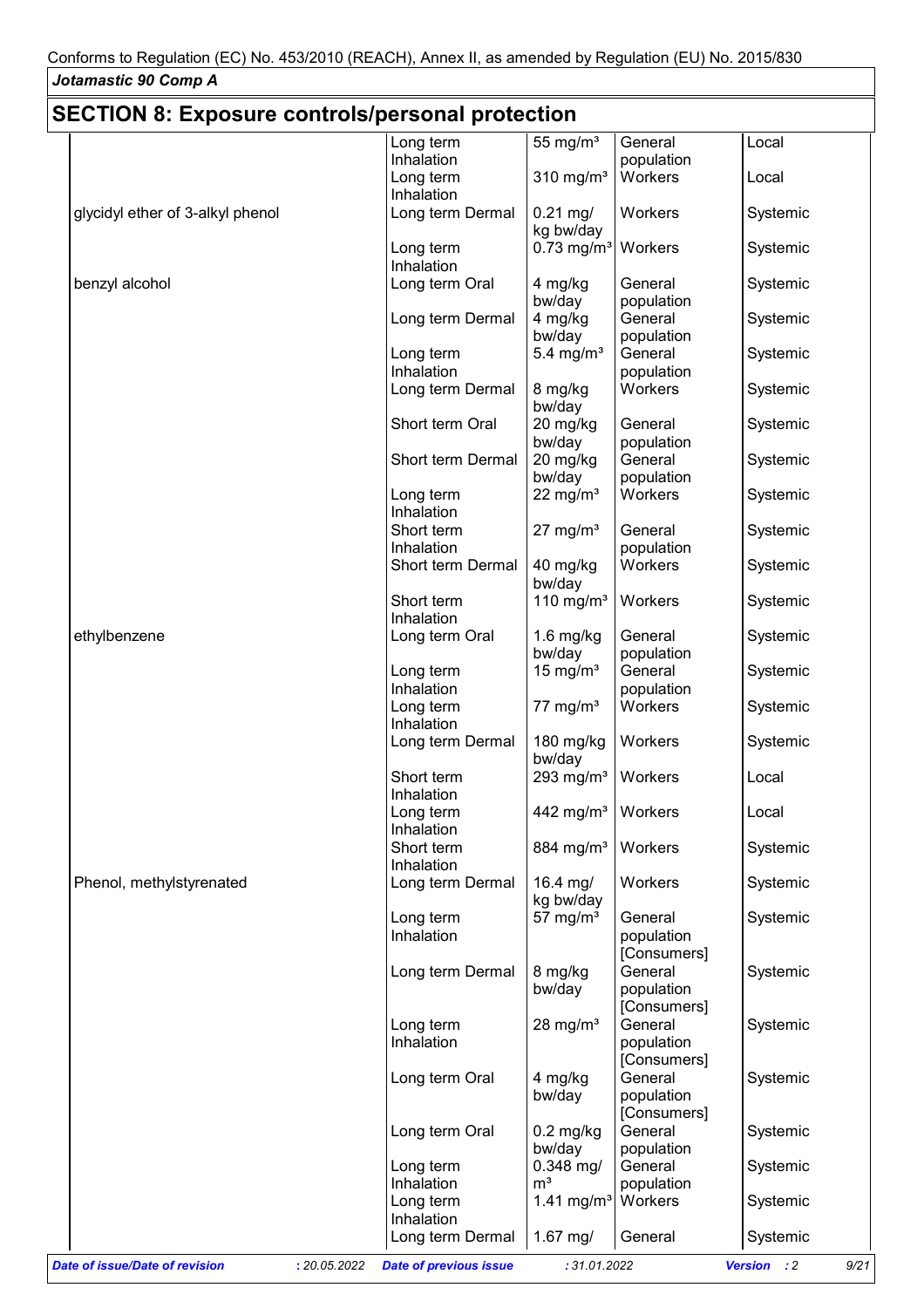# **SECTION 8: Exposure controls/personal protection**

| kg bw/day<br>population<br>Workers<br>Long term Dermal<br>$3.5$ mg/kg<br>Systemic<br>bw/day<br>Phenol, styrenated<br>$0.29$ mg/<br>Long term Oral<br>General<br>Systemic<br>kg bw/day<br>population<br>1.01 mg/m <sup>3</sup><br>General<br>Systemic<br>Long term<br>Inhalation<br>population<br>$1.46$ mg/<br>Long term Dermal<br>General<br>Systemic<br>kg bw/day<br>population<br>$2.92$ mg/<br>Workers<br>Long term Dermal<br>Systemic<br>kg bw/day<br>4.11 mg/m <sup>3</sup> Workers<br>Long term<br>Systemic<br>Inhalation<br>$3.3$ mg/m <sup>3</sup><br>Workers<br>Systemic<br>propylidynetrimethanol<br>Long term<br>Inhalation<br>Short term Oral<br>50 mg/kg<br>General<br>Systemic<br>bw/day<br>population<br>Short term Dermal<br>83.3 mg/<br>General<br>Systemic<br>kg bw/day<br>population<br>138.8 mg/<br>Workers<br>Short term Dermal<br>Systemic<br>kg bw/day<br>Short term<br>925 mg/m <sup>3</sup><br>General<br>Systemic<br>Inhalation<br>population<br>Short term<br>3037.3 mg/<br>Workers<br>Systemic<br>m <sup>3</sup><br>Inhalation<br>$0.34$ mg/<br>General<br>Long term Oral<br>Systemic<br>kg bw/day<br>population<br>$0.34$ mg/<br>General<br>Long term Dermal<br>Systemic<br>kg bw/day<br>population<br>$0.58$ mg/m <sup>3</sup><br>General<br>Long term<br>Systemic<br>Inhalation<br>population<br>Workers<br>Long term Dermal<br>$0.94$ mg/<br>Systemic<br>kg bw/day<br>$3.3$ mg/m <sup>3</sup><br>Long term<br>Workers<br>Systemic<br>Inhalation |  |  |  |
|----------------------------------------------------------------------------------------------------------------------------------------------------------------------------------------------------------------------------------------------------------------------------------------------------------------------------------------------------------------------------------------------------------------------------------------------------------------------------------------------------------------------------------------------------------------------------------------------------------------------------------------------------------------------------------------------------------------------------------------------------------------------------------------------------------------------------------------------------------------------------------------------------------------------------------------------------------------------------------------------------------------------------------------------------------------------------------------------------------------------------------------------------------------------------------------------------------------------------------------------------------------------------------------------------------------------------------------------------------------------------------------------------------------------------------------------------------------------------------|--|--|--|
|                                                                                                                                                                                                                                                                                                                                                                                                                                                                                                                                                                                                                                                                                                                                                                                                                                                                                                                                                                                                                                                                                                                                                                                                                                                                                                                                                                                                                                                                                  |  |  |  |
|                                                                                                                                                                                                                                                                                                                                                                                                                                                                                                                                                                                                                                                                                                                                                                                                                                                                                                                                                                                                                                                                                                                                                                                                                                                                                                                                                                                                                                                                                  |  |  |  |
|                                                                                                                                                                                                                                                                                                                                                                                                                                                                                                                                                                                                                                                                                                                                                                                                                                                                                                                                                                                                                                                                                                                                                                                                                                                                                                                                                                                                                                                                                  |  |  |  |
|                                                                                                                                                                                                                                                                                                                                                                                                                                                                                                                                                                                                                                                                                                                                                                                                                                                                                                                                                                                                                                                                                                                                                                                                                                                                                                                                                                                                                                                                                  |  |  |  |
|                                                                                                                                                                                                                                                                                                                                                                                                                                                                                                                                                                                                                                                                                                                                                                                                                                                                                                                                                                                                                                                                                                                                                                                                                                                                                                                                                                                                                                                                                  |  |  |  |
|                                                                                                                                                                                                                                                                                                                                                                                                                                                                                                                                                                                                                                                                                                                                                                                                                                                                                                                                                                                                                                                                                                                                                                                                                                                                                                                                                                                                                                                                                  |  |  |  |
|                                                                                                                                                                                                                                                                                                                                                                                                                                                                                                                                                                                                                                                                                                                                                                                                                                                                                                                                                                                                                                                                                                                                                                                                                                                                                                                                                                                                                                                                                  |  |  |  |
|                                                                                                                                                                                                                                                                                                                                                                                                                                                                                                                                                                                                                                                                                                                                                                                                                                                                                                                                                                                                                                                                                                                                                                                                                                                                                                                                                                                                                                                                                  |  |  |  |
|                                                                                                                                                                                                                                                                                                                                                                                                                                                                                                                                                                                                                                                                                                                                                                                                                                                                                                                                                                                                                                                                                                                                                                                                                                                                                                                                                                                                                                                                                  |  |  |  |
|                                                                                                                                                                                                                                                                                                                                                                                                                                                                                                                                                                                                                                                                                                                                                                                                                                                                                                                                                                                                                                                                                                                                                                                                                                                                                                                                                                                                                                                                                  |  |  |  |
|                                                                                                                                                                                                                                                                                                                                                                                                                                                                                                                                                                                                                                                                                                                                                                                                                                                                                                                                                                                                                                                                                                                                                                                                                                                                                                                                                                                                                                                                                  |  |  |  |
|                                                                                                                                                                                                                                                                                                                                                                                                                                                                                                                                                                                                                                                                                                                                                                                                                                                                                                                                                                                                                                                                                                                                                                                                                                                                                                                                                                                                                                                                                  |  |  |  |
|                                                                                                                                                                                                                                                                                                                                                                                                                                                                                                                                                                                                                                                                                                                                                                                                                                                                                                                                                                                                                                                                                                                                                                                                                                                                                                                                                                                                                                                                                  |  |  |  |
|                                                                                                                                                                                                                                                                                                                                                                                                                                                                                                                                                                                                                                                                                                                                                                                                                                                                                                                                                                                                                                                                                                                                                                                                                                                                                                                                                                                                                                                                                  |  |  |  |
|                                                                                                                                                                                                                                                                                                                                                                                                                                                                                                                                                                                                                                                                                                                                                                                                                                                                                                                                                                                                                                                                                                                                                                                                                                                                                                                                                                                                                                                                                  |  |  |  |
|                                                                                                                                                                                                                                                                                                                                                                                                                                                                                                                                                                                                                                                                                                                                                                                                                                                                                                                                                                                                                                                                                                                                                                                                                                                                                                                                                                                                                                                                                  |  |  |  |
|                                                                                                                                                                                                                                                                                                                                                                                                                                                                                                                                                                                                                                                                                                                                                                                                                                                                                                                                                                                                                                                                                                                                                                                                                                                                                                                                                                                                                                                                                  |  |  |  |
|                                                                                                                                                                                                                                                                                                                                                                                                                                                                                                                                                                                                                                                                                                                                                                                                                                                                                                                                                                                                                                                                                                                                                                                                                                                                                                                                                                                                                                                                                  |  |  |  |
|                                                                                                                                                                                                                                                                                                                                                                                                                                                                                                                                                                                                                                                                                                                                                                                                                                                                                                                                                                                                                                                                                                                                                                                                                                                                                                                                                                                                                                                                                  |  |  |  |
|                                                                                                                                                                                                                                                                                                                                                                                                                                                                                                                                                                                                                                                                                                                                                                                                                                                                                                                                                                                                                                                                                                                                                                                                                                                                                                                                                                                                                                                                                  |  |  |  |
|                                                                                                                                                                                                                                                                                                                                                                                                                                                                                                                                                                                                                                                                                                                                                                                                                                                                                                                                                                                                                                                                                                                                                                                                                                                                                                                                                                                                                                                                                  |  |  |  |
|                                                                                                                                                                                                                                                                                                                                                                                                                                                                                                                                                                                                                                                                                                                                                                                                                                                                                                                                                                                                                                                                                                                                                                                                                                                                                                                                                                                                                                                                                  |  |  |  |
|                                                                                                                                                                                                                                                                                                                                                                                                                                                                                                                                                                                                                                                                                                                                                                                                                                                                                                                                                                                                                                                                                                                                                                                                                                                                                                                                                                                                                                                                                  |  |  |  |
|                                                                                                                                                                                                                                                                                                                                                                                                                                                                                                                                                                                                                                                                                                                                                                                                                                                                                                                                                                                                                                                                                                                                                                                                                                                                                                                                                                                                                                                                                  |  |  |  |
|                                                                                                                                                                                                                                                                                                                                                                                                                                                                                                                                                                                                                                                                                                                                                                                                                                                                                                                                                                                                                                                                                                                                                                                                                                                                                                                                                                                                                                                                                  |  |  |  |
|                                                                                                                                                                                                                                                                                                                                                                                                                                                                                                                                                                                                                                                                                                                                                                                                                                                                                                                                                                                                                                                                                                                                                                                                                                                                                                                                                                                                                                                                                  |  |  |  |
|                                                                                                                                                                                                                                                                                                                                                                                                                                                                                                                                                                                                                                                                                                                                                                                                                                                                                                                                                                                                                                                                                                                                                                                                                                                                                                                                                                                                                                                                                  |  |  |  |
|                                                                                                                                                                                                                                                                                                                                                                                                                                                                                                                                                                                                                                                                                                                                                                                                                                                                                                                                                                                                                                                                                                                                                                                                                                                                                                                                                                                                                                                                                  |  |  |  |
|                                                                                                                                                                                                                                                                                                                                                                                                                                                                                                                                                                                                                                                                                                                                                                                                                                                                                                                                                                                                                                                                                                                                                                                                                                                                                                                                                                                                                                                                                  |  |  |  |
|                                                                                                                                                                                                                                                                                                                                                                                                                                                                                                                                                                                                                                                                                                                                                                                                                                                                                                                                                                                                                                                                                                                                                                                                                                                                                                                                                                                                                                                                                  |  |  |  |
|                                                                                                                                                                                                                                                                                                                                                                                                                                                                                                                                                                                                                                                                                                                                                                                                                                                                                                                                                                                                                                                                                                                                                                                                                                                                                                                                                                                                                                                                                  |  |  |  |
|                                                                                                                                                                                                                                                                                                                                                                                                                                                                                                                                                                                                                                                                                                                                                                                                                                                                                                                                                                                                                                                                                                                                                                                                                                                                                                                                                                                                                                                                                  |  |  |  |
|                                                                                                                                                                                                                                                                                                                                                                                                                                                                                                                                                                                                                                                                                                                                                                                                                                                                                                                                                                                                                                                                                                                                                                                                                                                                                                                                                                                                                                                                                  |  |  |  |
|                                                                                                                                                                                                                                                                                                                                                                                                                                                                                                                                                                                                                                                                                                                                                                                                                                                                                                                                                                                                                                                                                                                                                                                                                                                                                                                                                                                                                                                                                  |  |  |  |
|                                                                                                                                                                                                                                                                                                                                                                                                                                                                                                                                                                                                                                                                                                                                                                                                                                                                                                                                                                                                                                                                                                                                                                                                                                                                                                                                                                                                                                                                                  |  |  |  |
|                                                                                                                                                                                                                                                                                                                                                                                                                                                                                                                                                                                                                                                                                                                                                                                                                                                                                                                                                                                                                                                                                                                                                                                                                                                                                                                                                                                                                                                                                  |  |  |  |

#### **PNECs**

| <b>Product/ingredient name</b>    | <b>Compartment Detail</b>  | <b>Value</b>    | <b>Method Detail</b> |
|-----------------------------------|----------------------------|-----------------|----------------------|
| epoxy resin (MW $\leq$ 700)       | Fresh water                | $0.006$ mg/l    |                      |
|                                   | Marine                     | 0.0006 mg/l     |                      |
|                                   | Sewage Treatment<br>Plant  | $10$ mg/l       |                      |
|                                   | Fresh water sediment       | $0.996$ mg/l    |                      |
|                                   | Marine water sediment      | 0.0996 mg/l     |                      |
|                                   | Soil                       | $0.196$ mg/l    |                      |
| xylene                            | Fresh water                | $0.327$ mg/l    |                      |
|                                   | Marine                     | $0.327$ mg/l    |                      |
|                                   | Sewage Treatment           | 6.58 mg/l       |                      |
|                                   | Plant                      |                 |                      |
|                                   | Fresh water sediment       | 12.46 mg/kg dwt |                      |
|                                   | Marine water sediment      | 12.46 mg/kg dwt |                      |
|                                   | Soil                       | 2.31 mg/kg dwt  |                      |
| hydrocarbons, c9-unsatd., polymd. | Fresh water                | 54 µg/l         |                      |
|                                   | Marine                     | 5.4 µg/l        |                      |
|                                   | Sewage Treatment<br>Plant  | $2.2$ mg/l      |                      |
|                                   | Fresh water sediment       | 1584 mg/kg dwt  |                      |
|                                   | Marine water sediment      | 158 mg/kg dwt   |                      |
|                                   | Marine water sediment      | 158 mg/kg dwt   |                      |
|                                   | Soil                       | 316.7 mg/kg dwt |                      |
|                                   | <b>Secondary Poisoning</b> | 200 mg/kg       |                      |
| 2-methylpropan-1-ol               | Fresh water                | $0.4$ mg/l      |                      |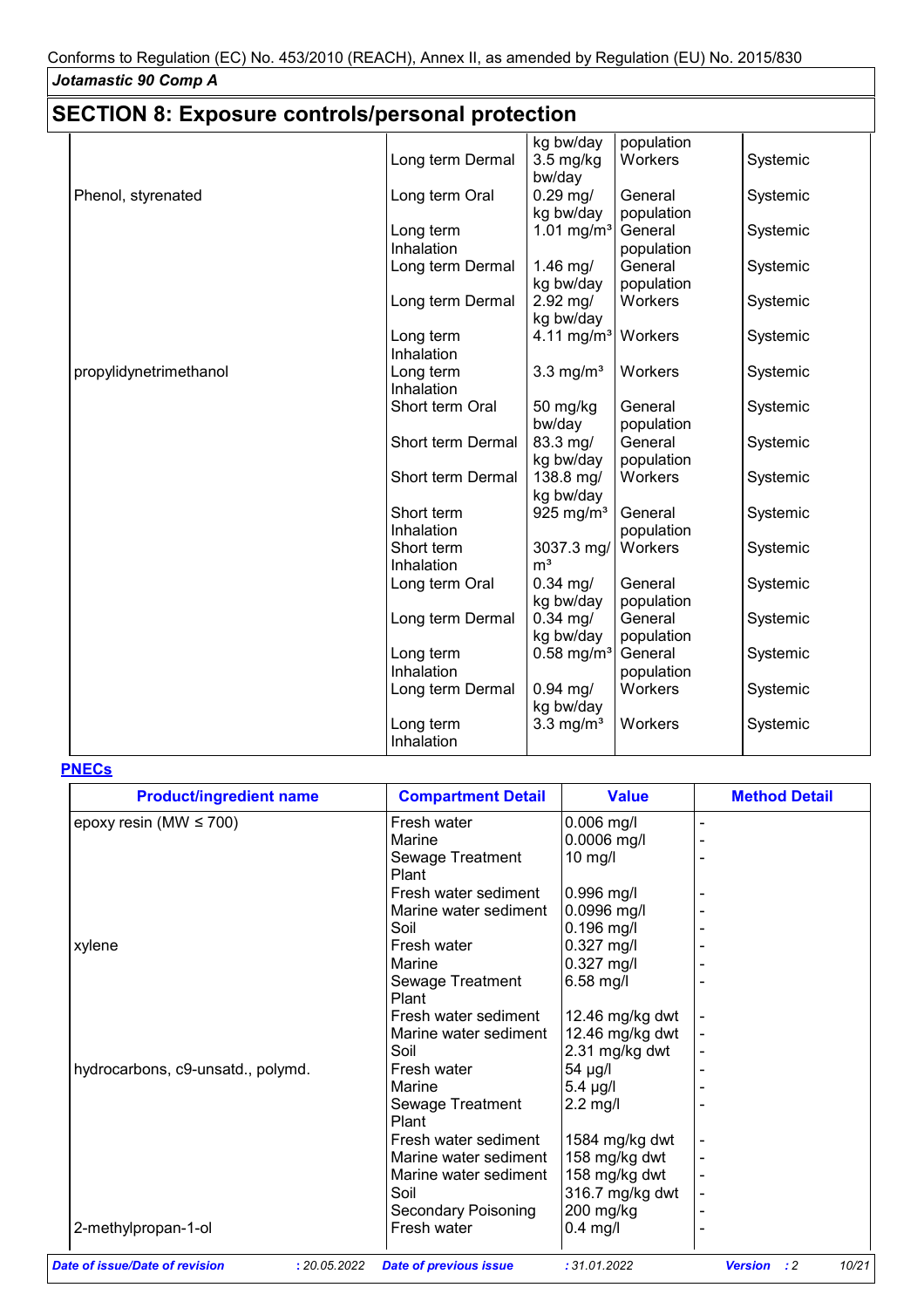# **SECTION 8: Exposure controls/personal protection**

| $\mu$ . The contract of the contract $\mu$ is the contract of the contract of $\mu$ |                       |                   |  |
|-------------------------------------------------------------------------------------|-----------------------|-------------------|--|
|                                                                                     | Marine                | $0.04$ mg/l       |  |
|                                                                                     | Sewage Treatment      | $10$ mg/l         |  |
|                                                                                     | Plant                 |                   |  |
|                                                                                     | Fresh water sediment  | 1.52 mg/kg dwt    |  |
|                                                                                     | Marine water sediment | 0.152 mg/kg dwt   |  |
|                                                                                     | Soil                  | 0.0699 mg/kg dwt  |  |
| benzyl alcohol                                                                      | Fresh water           | 1 $mg/l$          |  |
|                                                                                     | Marine                | $0.1$ mg/l        |  |
|                                                                                     | Sewage Treatment      | 39 mg/l           |  |
|                                                                                     | Plant                 |                   |  |
|                                                                                     | Fresh water sediment  | 5.27 mg/kg dwt    |  |
|                                                                                     | Marine water sediment | $0.527$ mg/kg dwt |  |
|                                                                                     | Soil                  | 0.456 mg/kg dwt   |  |
| ethylbenzene                                                                        | Fresh water           | 0.1 mg/l          |  |
|                                                                                     | Marine                | $0.01$ mg/l       |  |
|                                                                                     | Sewage Treatment      | $9.6$ mg/l        |  |
|                                                                                     | Plant                 |                   |  |
|                                                                                     | Fresh water sediment  | 13.7 mg/kg dwt    |  |
|                                                                                     | Soil                  | 2.68 mg/kg dwt    |  |
|                                                                                     | Secondary Poisoning   | 20 mg/kg          |  |
| Phenol, methylstyrenated                                                            | Fresh water           | $14 \mu g/l$      |  |
|                                                                                     | Marine                | $1.4 \mu g/l$     |  |
|                                                                                     | Sewage Treatment      | $2.4$ mg/l        |  |
|                                                                                     | Plant                 |                   |  |
|                                                                                     | Fresh water sediment  | 52.9 mg/kg dwt    |  |
|                                                                                     | Marine water sediment | 5.3 mg/kg dwt     |  |
|                                                                                     | Soil                  | 10.5 mg/kg dwt    |  |

#### **8.2 Exposure controls**

| 0.4 EXPOSUIU CONTINUIS                     |                                                                                                                                                                                                                                                                                                                                                                                                                                                                                                                                                                                                                                                                                                                                                                                                                                     |  |  |  |  |
|--------------------------------------------|-------------------------------------------------------------------------------------------------------------------------------------------------------------------------------------------------------------------------------------------------------------------------------------------------------------------------------------------------------------------------------------------------------------------------------------------------------------------------------------------------------------------------------------------------------------------------------------------------------------------------------------------------------------------------------------------------------------------------------------------------------------------------------------------------------------------------------------|--|--|--|--|
| <b>Appropriate engineering</b><br>controls | : Provide adequate ventilation. Where reasonably practicable, this should be<br>achieved by the use of local exhaust ventilation and good general extraction. If<br>these are not sufficient to maintain concentrations of particulates and solvent<br>vapours below the OEL, suitable respiratory protection must be worn.                                                                                                                                                                                                                                                                                                                                                                                                                                                                                                         |  |  |  |  |
| <b>Individual protection measures</b>      |                                                                                                                                                                                                                                                                                                                                                                                                                                                                                                                                                                                                                                                                                                                                                                                                                                     |  |  |  |  |
| <b>Hygiene measures</b>                    | : Wash hands, forearms and face thoroughly after handling chemical products, before<br>eating, smoking and using the lavatory and at the end of the working period.<br>Appropriate techniques should be used to remove potentially contaminated clothing.<br>Contaminated work clothing should not be allowed out of the workplace. Wash<br>contaminated clothing before reusing. Ensure that eyewash stations and safety<br>showers are close to the workstation location.                                                                                                                                                                                                                                                                                                                                                         |  |  |  |  |
| <b>Eye/face protection</b>                 | : Safety eyewear complying to EN 166 should be used when a risk assessment<br>indicates this is necessary to avoid exposure to liquid splashes, mists, gases or<br>dusts. If contact is possible, the following protection should be worn, unless the<br>assessment indicates a higher degree of protection: chemical splash goggles and/<br>or face shield. If inhalation hazards exist, a full-face respirator may be required<br>instead.                                                                                                                                                                                                                                                                                                                                                                                        |  |  |  |  |
| <b>Skin protection</b>                     |                                                                                                                                                                                                                                                                                                                                                                                                                                                                                                                                                                                                                                                                                                                                                                                                                                     |  |  |  |  |
| <b>Gloves</b>                              | : There is no one glove material or combination of materials that will give unlimited<br>resistance to any individual or combination of chemicals.<br>The breakthrough time must be greater than the end use time of the product.<br>The instructions and information provided by the glove manufacturer on use,<br>storage, maintenance and replacement must be followed.<br>Gloves should be replaced regularly and if there is any sign of damage to the glove<br>material.<br>Always ensure that gloves are free from defects and that they are stored and used<br>correctly.<br>The performance or effectiveness of the glove may be reduced by physical/chemical<br>damage and poor maintenance.<br>Barrier creams may help to protect the exposed areas of the skin but should not be<br>applied once exposure has occurred. |  |  |  |  |
| Date of issue/Date of revision             | 11/21<br>: 20.05.2022<br><b>Date of previous issue</b><br>: 31.01.2022<br><b>Version</b><br>$\cdot$ :2                                                                                                                                                                                                                                                                                                                                                                                                                                                                                                                                                                                                                                                                                                                              |  |  |  |  |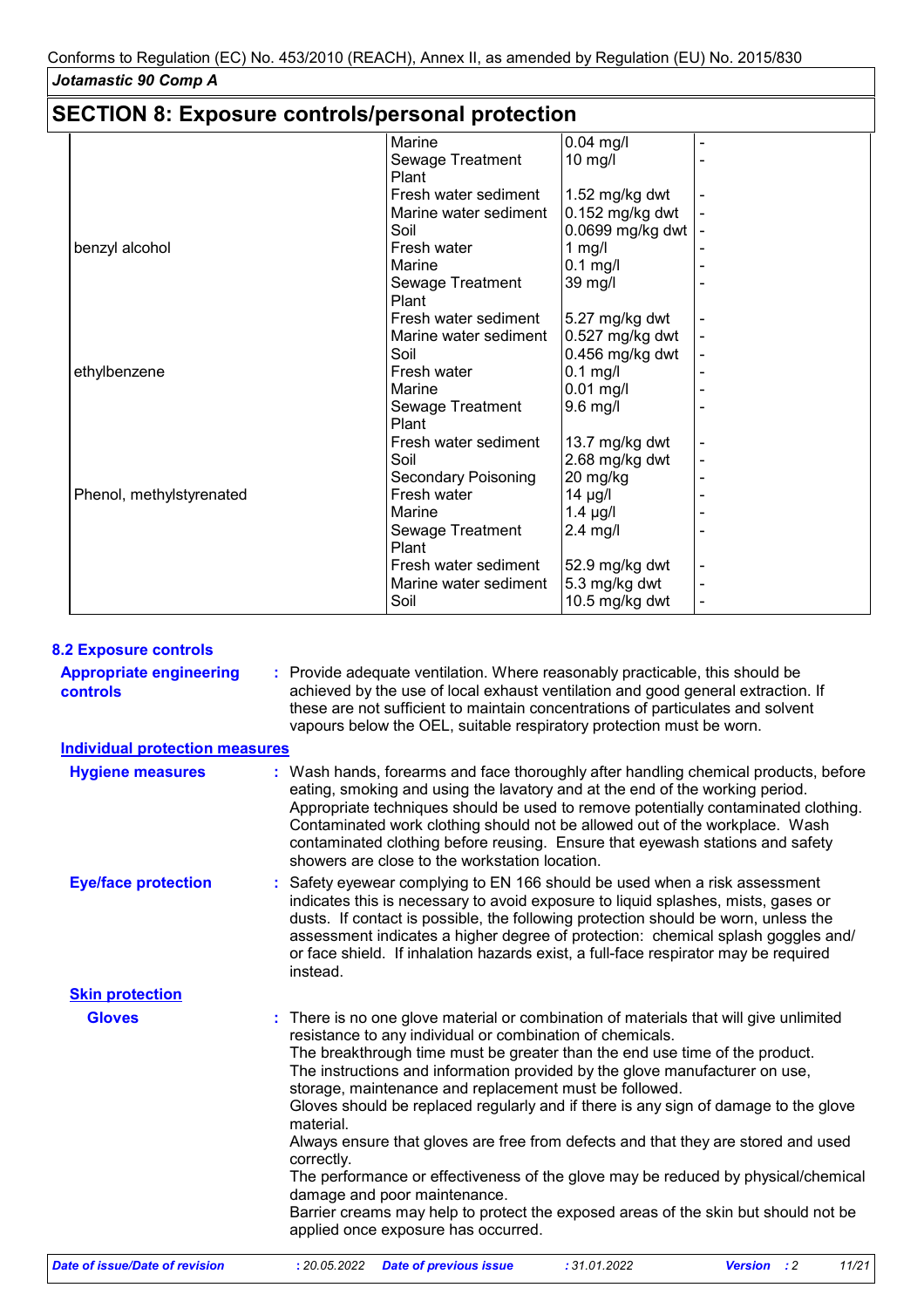# **SECTION 8: Exposure controls/personal protection**

|                                           | Wear suitable gloves tested to EN374.                                                                                                                                                                                                                                                                                                                                                                        |
|-------------------------------------------|--------------------------------------------------------------------------------------------------------------------------------------------------------------------------------------------------------------------------------------------------------------------------------------------------------------------------------------------------------------------------------------------------------------|
|                                           | Recommended, gloves(breakthrough time) > 8 hours: Responder, Viton®, 4H,<br>Teflon                                                                                                                                                                                                                                                                                                                           |
|                                           | Not recommended, gloves(breakthrough time) < 1 hour: PVC                                                                                                                                                                                                                                                                                                                                                     |
|                                           | May be used, gloves(breakthrough time) 4 - 8 hours: nitrile rubber, neoprene, butyl<br>rubber, polyvinyl alcohol (PVA)                                                                                                                                                                                                                                                                                       |
|                                           | For right choice of glove materials, with focus on chemical resistance and time of<br>penetration, seek advice by the supplier of chemical resistant gloves.                                                                                                                                                                                                                                                 |
|                                           | The user must check that the final choice of type of glove selected for handling this<br>product is the most appropriate and takes into account the particular conditions of<br>use, as included in the user's risk assessment.                                                                                                                                                                              |
| <b>Body protection</b>                    | : Personnel should wear antistatic clothing made of natural fibres or of high-<br>temperature-resistant synthetic fibres.                                                                                                                                                                                                                                                                                    |
| <b>Other skin protection</b>              | : Appropriate footwear and any additional skin protection measures should be<br>selected based on the task being performed and the risks involved and should be<br>approved by a specialist before handling this product.                                                                                                                                                                                    |
| <b>Respiratory protection</b>             | : If workers are exposed to concentrations above the exposure limit, they must use a<br>respirator according to EN 140. Use respiratory mask with charcoal and dust filter<br>when spraying this product, according to EN 14387 (as filter combination A2-P2). In<br>confined spaces, use compressed-air or fresh-air respiratory equipment. When use<br>of roller or brush, consider use of charcoalfilter. |
| <b>Environmental exposure</b><br>controls | : Do not allow to enter drains or watercourses.                                                                                                                                                                                                                                                                                                                                                              |

# **SECTION 9: Physical and chemical properties**

#### **9.1 Information on basic physical and chemical properties**

| <b>Appearance</b>                                                 |                                                                                                                                             |  |  |  |
|-------------------------------------------------------------------|---------------------------------------------------------------------------------------------------------------------------------------------|--|--|--|
| <b>Physical state</b>                                             | $:$ Liquid.                                                                                                                                 |  |  |  |
| <b>Colour</b>                                                     | : Black, White.                                                                                                                             |  |  |  |
| <b>Odour</b>                                                      | : Characteristic.                                                                                                                           |  |  |  |
| <b>Odour threshold</b>                                            | : Not applicable.                                                                                                                           |  |  |  |
| pH                                                                | : Not applicable.                                                                                                                           |  |  |  |
| <b>Melting point/freezing point</b>                               | : Not applicable.                                                                                                                           |  |  |  |
| Initial boiling point and<br>boiling range                        | : Lowest known value: $108^{\circ}$ C (226.4 $^{\circ}$ F) (2-methylpropan-1-ol). Weighted average:<br>228.81°C (443.9°F)                   |  |  |  |
| <b>Flash point</b>                                                | : Closed cup: 33°C                                                                                                                          |  |  |  |
| <b>Evaporation rate</b>                                           | : Highest known value: 0.84 (ethylbenzene) Weighted average: 0.6 compared<br>with butyl acetate                                             |  |  |  |
| <b>Flammability (solid, gas)</b>                                  | : Not applicable.                                                                                                                           |  |  |  |
| <b>Upper/lower flammability or</b><br>explosive limits            | $: 0.8 - 13%$                                                                                                                               |  |  |  |
| <b>Vapour pressure</b>                                            | : Highest known value: <1.6 kPa (<12 mm Hg) (at $20^{\circ}$ C) (2-methylpropan-1-ol).<br>Weighted average: 0.37 kPa (2.78 mm Hg) (at 20°C) |  |  |  |
| <b>Vapour density</b>                                             | : Highest known value: 11.7 (Air = 1) (epoxy resin (MW $\leq$ 700)). Weighted<br>average: $7.74$ (Air = 1)                                  |  |  |  |
| <b>Density</b>                                                    | : 1.469 to 1.607 g/cm <sup>3</sup>                                                                                                          |  |  |  |
| <b>Solubility(ies)</b>                                            | : Insoluble in the following materials: cold water and hot water.                                                                           |  |  |  |
| <b>Partition coefficient: n-octanol/: Not available.</b><br>water |                                                                                                                                             |  |  |  |
| <b>Auto-ignition temperature</b>                                  | : Lowest known value: >375°C (>707°F) (hydrocarbons, c9-unsatd., polymd.).                                                                  |  |  |  |
| <b>Decomposition temperature</b>                                  | : Not available.                                                                                                                            |  |  |  |
| <b>Viscosity</b>                                                  | : Kinematic (40°C): >20.5 mm <sup>2</sup> /s (>20.5 cSt)                                                                                    |  |  |  |
| <b>Date of issue/Date of revision</b>                             | :31.01.2022<br><b>Version</b> : 2<br>12/21<br>: 20.05.2022<br><b>Date of previous issue</b>                                                 |  |  |  |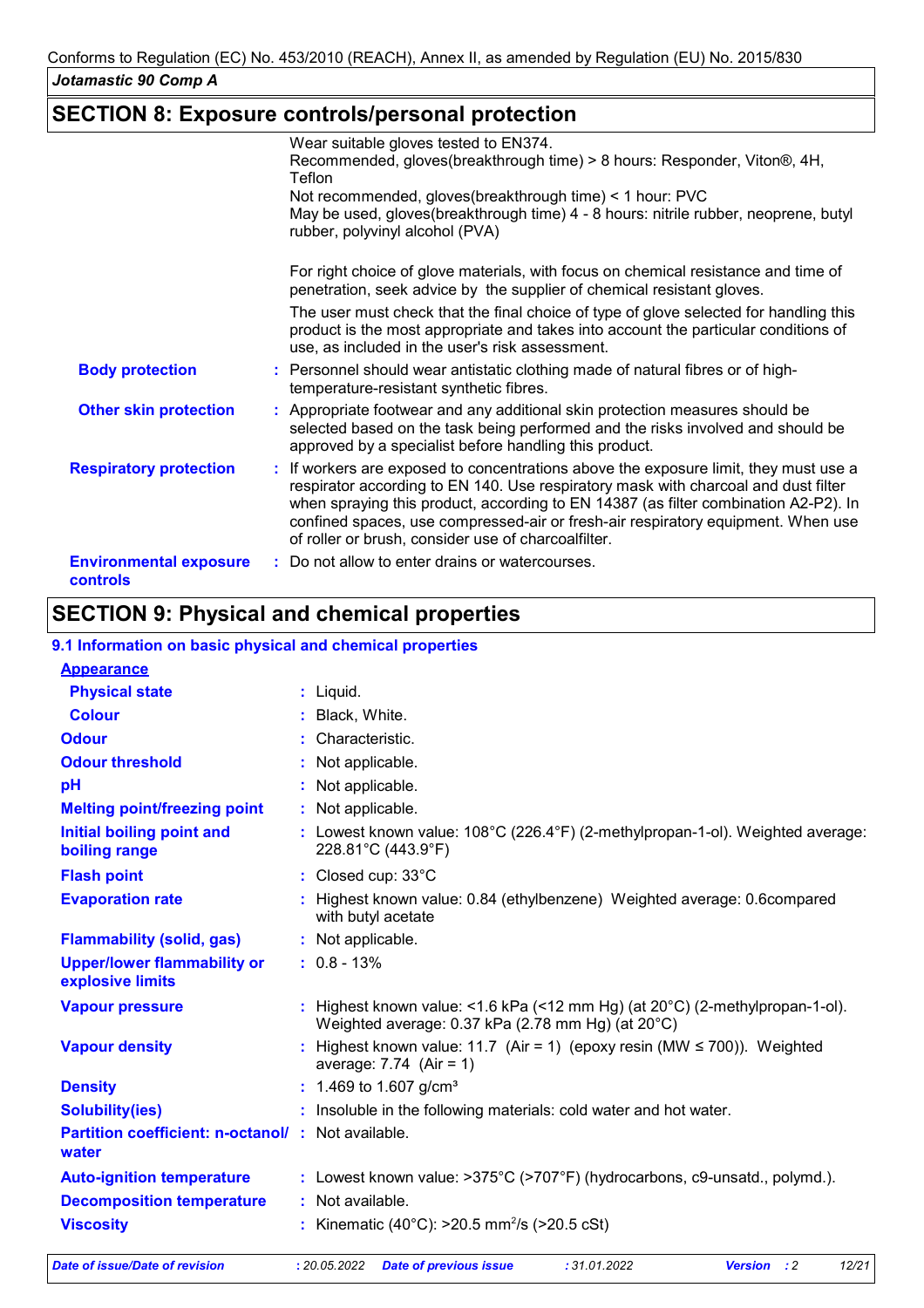### **SECTION 9: Physical and chemical properties**

| <b>Explosive properties</b> |
|-----------------------------|
| Oxidising properties        |

**Explosive properties :** Not available.

**Oxidising properties :** Not available.

### **9.2 Other information**

No additional information.

| <b>SECTION 10: Stability and reactivity</b>     |    |                                                                                                                                   |  |
|-------------------------------------------------|----|-----------------------------------------------------------------------------------------------------------------------------------|--|
| <b>10.1 Reactivity</b>                          |    | : No specific test data related to reactivity available for this product or its ingredients.                                      |  |
| <b>10.2 Chemical stability</b>                  |    | : Stable under recommended storage and handling conditions (see Section 7).                                                       |  |
| 10.3 Possibility of<br>hazardous reactions      |    | : Under normal conditions of storage and use, hazardous reactions will not occur.                                                 |  |
| <b>10.4 Conditions to avoid</b>                 | ÷. | When exposed to high temperatures may produce hazardous decomposition<br>products.                                                |  |
| 10.5 Incompatible materials                     | ÷. | Keep away from the following materials to prevent strong exothermic reactions:<br>oxidising agents, strong alkalis, strong acids. |  |
| <b>10.6 Hazardous</b><br>decomposition products |    | Decomposition products may include the following materials: carbon monoxide,<br>carbon dioxide, smoke, oxides of nitrogen.        |  |

# **SECTION 11: Toxicological information**

#### **11.1 Information on toxicological effects**

There are no data available on the mixture itself. The mixture has been assessed following the conventional method of the CLP Regulation (EC) No 1272/2008 and is classified for toxicological properties accordingly. See Sections 2 and 3 for details.

Exposure to component solvent vapour concentrations in excess of the stated occupational exposure limit may result in adverse health effects such as mucous membrane and respiratory system irritation and adverse effects on the kidneys, liver and central nervous system. Solvents may cause some of the above effects by absorption through the skin. Repeated or prolonged contact with the mixture may cause removal of natural fat from the skin, resulting in nonallergic contact dermatitis and absorption through the skin. Ingestion may cause nausea, diarrhea and vomiting.

#### **Acute toxicity**

| <b>Product/ingredient name</b> | <b>Result</b>                 | <b>Species</b> | <b>Dose</b>             | <b>Exposure</b> |
|--------------------------------|-------------------------------|----------------|-------------------------|-----------------|
| epoxy resin (MW $\leq$ 700)    | LD50 Dermal                   | Rabbit         | $20$ g/kg               |                 |
|                                | LD50 Oral                     | Mouse          | 15600 mg/kg             |                 |
| xylene                         | <b>LC50 Inhalation Vapour</b> | Rat            | $20$ mg/l               | 4 hours         |
|                                | LD50 Oral                     | Rat            | 4300 mg/kg              |                 |
|                                | TDLo Dermal                   | Rabbit         | 4300 mg/kg              |                 |
| hydrocarbons, c9-unsatd.,      | LD50 Dermal                   | Rat            | >2000 mg/kg             |                 |
| polymd.                        |                               |                |                         |                 |
|                                | LD50 Oral                     | Rat            | >2000 mg/kg             |                 |
| 2-methylpropan-1-ol            | <b>LC50 Inhalation Vapour</b> | Rat            | 19200 mg/m <sup>3</sup> | 4 hours         |
|                                | LD50 Dermal                   | Rabbit         | 3400 mg/kg              |                 |
|                                | LD50 Oral                     | Rat            | 2460 mg/kg              |                 |
| benzyl alcohol                 | LD50 Oral                     | Rat            | 1230 mg/kg              |                 |
| ethylbenzene                   | <b>LC50 Inhalation Vapour</b> | Rat - Male     | 17.8 mg/l               | 4 hours         |
|                                | LD50 Dermal                   | Rabbit         | >5000 mg/kg             |                 |
|                                | LD50 Oral                     | Rat            | 3500 mg/kg              |                 |
| Phenol, styrenated             | LD50 Dermal                   | Rabbit         | >5010 mg/kg             |                 |
|                                | LD50 Oral                     | Rat            | 2500 mg/kg              |                 |
| propylidynetrimethanol         | LD50 Oral                     | Rat            | 14000 mg/kg             |                 |

#### **Acute toxicity estimates**

| <b>Route</b>         | <b>ATE value</b> |
|----------------------|------------------|
| Oral                 | 49200 mg/kg      |
| Dermal               | 19349.16 mg/kg   |
| Inhalation (vapours) | 164.51 mg/l      |

### **Irritation/Corrosion**

*Date of issue/Date of revision* **:** *20.05.2022 Date of previous issue : 31.01.2022 Version : 2 13/21*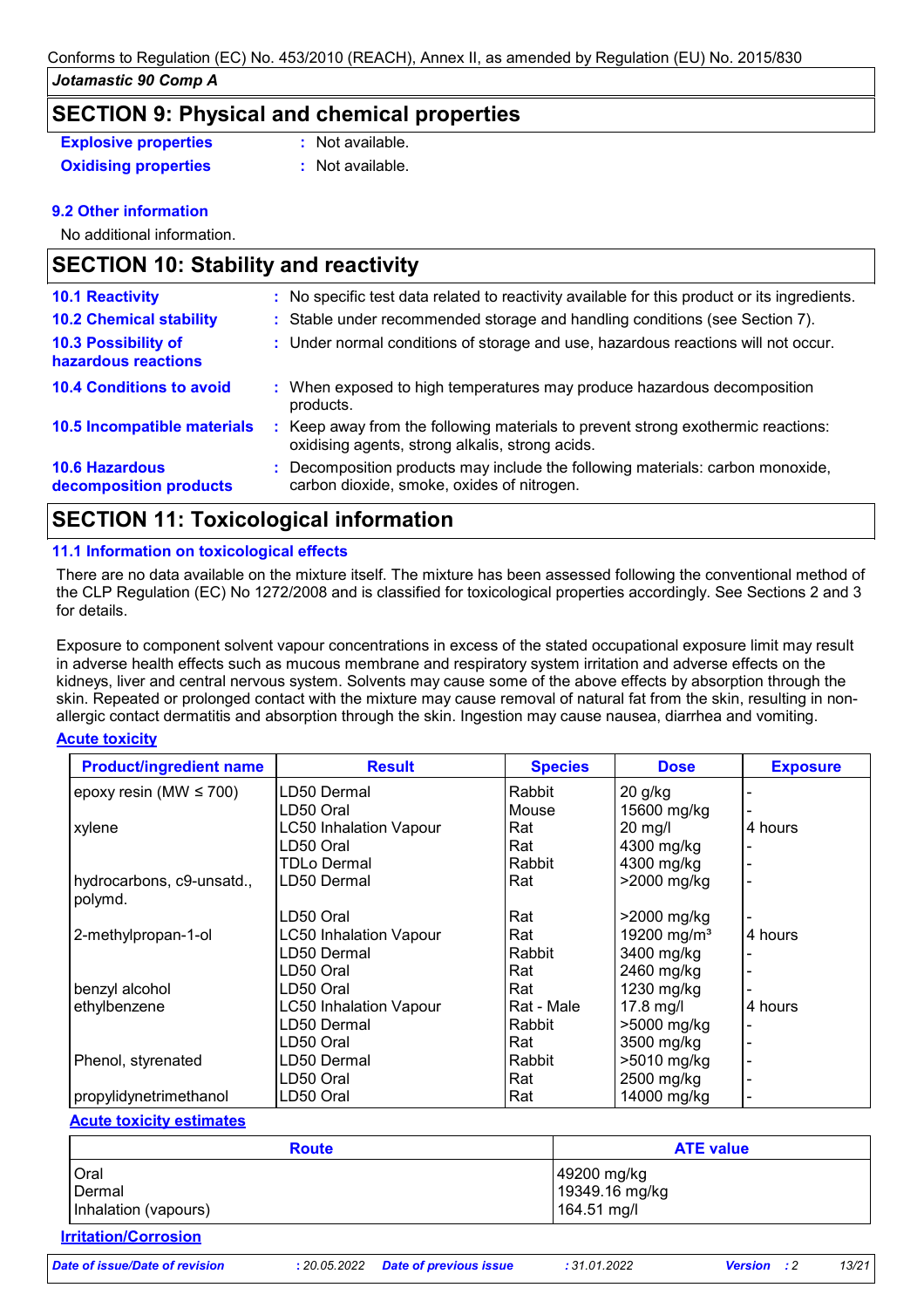# **SECTION 11: Toxicological information**

| <b>Product/ingredient name</b> | <b>Exposure</b>                                                      | <b>Species</b>                                         | <b>Score</b>                                                     | <b>Exposure</b>                  | <b>Observation</b>               |
|--------------------------------|----------------------------------------------------------------------|--------------------------------------------------------|------------------------------------------------------------------|----------------------------------|----------------------------------|
| epoxy resin (MW $\leq$ 700)    | Eyes - Severe irritant                                               | Rabbit                                                 | $\blacksquare$                                                   | 24 hours 2<br>milligrams         | $\blacksquare$                   |
|                                | Skin - Mild irritant                                                 | Rabbit                                                 | ۰                                                                | 500<br>milligrams                |                                  |
| xylene                         | Eyes - Mild irritant                                                 | Rabbit                                                 | $\blacksquare$                                                   | 87 milligrams                    | $\qquad \qquad \blacksquare$     |
|                                | Skin - Mild irritant                                                 | Rat                                                    | $\blacksquare$                                                   | 8 hours 60<br>microliters        | $\blacksquare$                   |
| 2-methylpropan-1-ol            | Eyes - Irritant                                                      | Mammal -<br>species<br>unspecified                     | $\blacksquare$                                                   |                                  |                                  |
|                                | Skin - Mild irritant                                                 | Mammal -<br>species<br>unspecified                     | $\blacksquare$                                                   |                                  |                                  |
| benzyl alcohol                 | Eyes - Mild irritant                                                 | Mammal -<br>species<br>unspecified                     | $\blacksquare$                                                   |                                  |                                  |
| Phenol, methylstyrenated       | Skin - Mild irritant                                                 | Mammal -<br>species<br>unspecified                     | $\blacksquare$                                                   |                                  |                                  |
| Phenol, styrenated             | Eyes - Mild irritant<br>Skin - Mild irritant<br>Skin - Mild irritant | Rabbit<br>Rabbit<br>Mammal -<br>species<br>unspecified | $\qquad \qquad \blacksquare$<br>$\blacksquare$<br>$\blacksquare$ | 0.1 Mililiters<br>0.5 Mililiters | $\blacksquare$<br>$\overline{a}$ |

#### **Sensitisation**

| <b>Product/ingredient name</b>       | <b>Route of</b><br>exposure | <b>Species</b>                  | <b>Result</b> |
|--------------------------------------|-----------------------------|---------------------------------|---------------|
| epoxy resin (MW $\leq$ 700)          | skin                        | Mammal - species<br>unspecified | Sensitising   |
| hydrocarbons, c9-unsatd.,<br>polymd. | skin                        | Mouse                           | Sensitising   |
| glycidyl ether of 3-alkyl<br>phenol  | skin                        | Mammal - species<br>unspecified | Sensitising   |
| Phenol, methylstyrenated             | skin                        | Mammal - species<br>unspecified | Sensitising   |
| Phenol, styrenated                   | skin                        | Mammal - species<br>unspecified | Sensitising   |

#### **Mutagenicity**

No known significant effects or critical hazards.

#### **Carcinogenicity**

**Fertility effects :**

No known significant effects or critical hazards.

#### **Reproductive toxicity**

**Developmental effects :**

: No known significant effects or critical hazards.

: No known significant effects or critical hazards.

#### **Specific target organ toxicity (single exposure)**

| <b>Product/ingredient name</b> | <b>Category</b> | <b>Route of</b><br>exposure | <b>Target organs</b>            |
|--------------------------------|-----------------|-----------------------------|---------------------------------|
| <b>xylene</b>                  | ∣Category 3     |                             | Respiratory tract<br>irritation |
| 2-methylpropan-1-ol            | Category 3      |                             | Respiratory tract<br>irritation |
|                                | Category 3      |                             | Narcotic effects                |

**Specific target organ toxicity (repeated exposure)**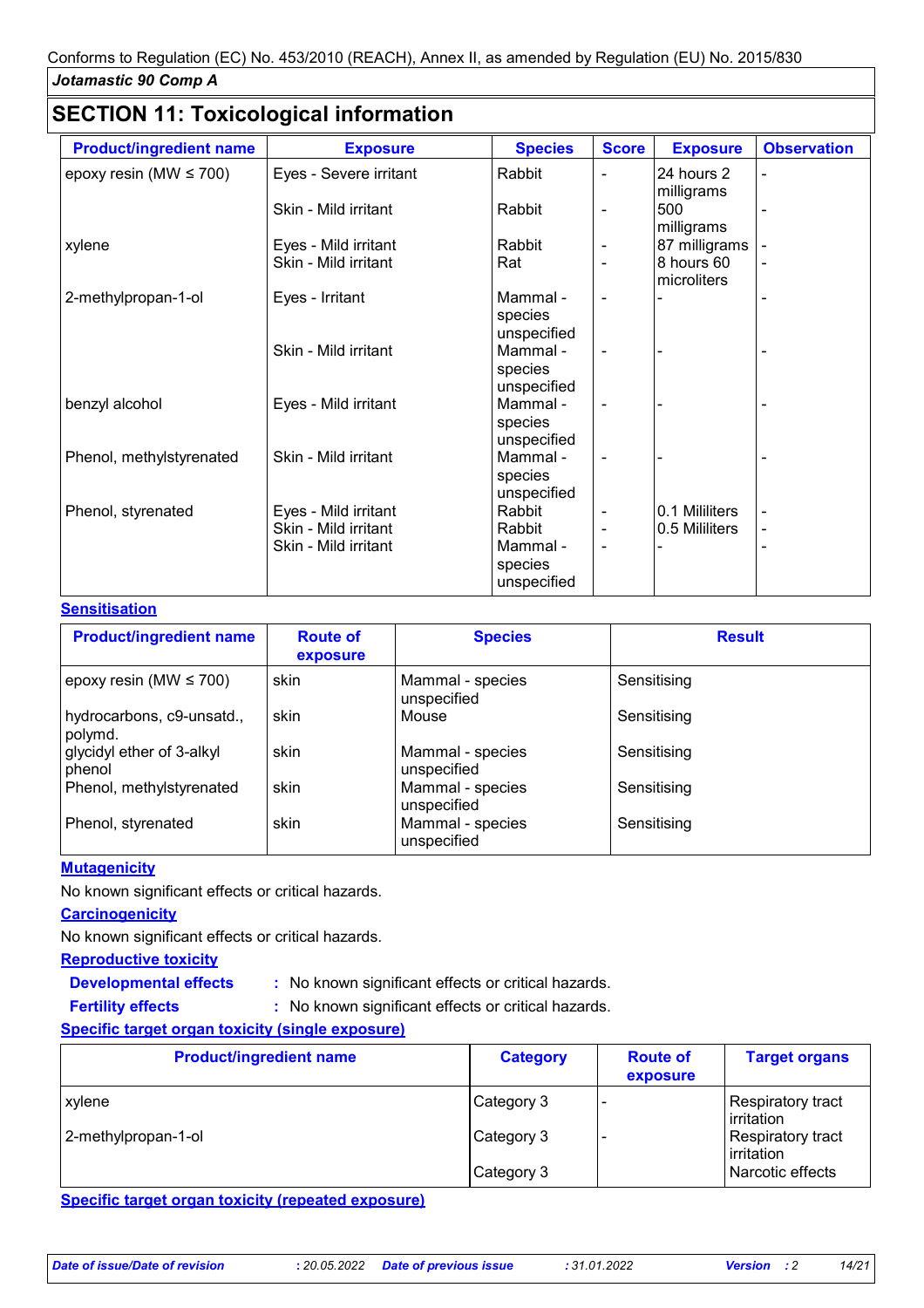# **SECTION 11: Toxicological information**

| <b>Product/ingredient name</b> | <b>Category</b> | <b>Route of</b><br>exposure | <b>Target organs</b> |
|--------------------------------|-----------------|-----------------------------|----------------------|
| ethylbenzene                   | Category 2      |                             | ∣hearing organs      |

### **Aspiration hazard Product/ingredient name Result**

xylene Aspirance Aspirance Aspirance ASPIRATION HAZARD - Category 1 ethylbenzene **ASPIRATION HAZARD** - Category 1

**Other information :**

# : None identified.

# **SECTION 12: Ecological information**

#### **12.1 Toxicity**

There are no data available on the mixture itself. Do not allow to enter drains or watercourses.

The mixture has been assessed following the summation method of the CLP Regulation (EC) No 1272/2008 and is classified for eco-toxicological properties accordingly. See Sections 2 and 3 for details.

| <b>Product/ingredient name</b> | <b>Result</b>                      | <b>Species</b>                      | <b>Exposure</b> |
|--------------------------------|------------------------------------|-------------------------------------|-----------------|
| epoxy resin (MW $\leq$ 700)    | Acute EC50 1.4 mg/l                | Daphnia                             | 48 hours        |
|                                | Acute LC50 3.1 mg/l                | Fish - pimephales promelas          | 96 hours        |
|                                | Chronic NOEC 0.3 mg/l              | Fish                                | 21 days         |
| xylene                         | Acute LC50 8500 µg/l Marine water  | Crustaceans - Palaemonetes<br>pugio | 48 hours        |
|                                | Acute LC50 13400 µg/l Fresh water  | Fish - Pimephales promelas          | 96 hours        |
| 2-methylpropan-1-ol            | Chronic NOEC 4000 µg/l Fresh water | Daphnia - Daphnia magna             | 21 days         |
| ethylbenzene                   | Acute EC50 7700 µg/l Marine water  | Algae - Skeletonema costatum        | 96 hours        |
|                                | Acute EC50 2.93 mg/l               | Daphnia                             | 48 hours        |
|                                | Acute LC50 4.2 mg/l                | Fish                                | 96 hours        |
| Phenol, styrenated             | Acute EC50 100 mg/l                | Algae                               | 72 hours        |
|                                | Acute EC50 54 mg/l                 | Daphnia                             | 48 hours        |
|                                | Acute LC50 25.8 mg/l               | Fish                                | 96 hours        |

This material is harmful to aquatic life with long lasting effects.

#### **12.2 Persistence and degradability**

| Not available.                 |                          |                   |                         |
|--------------------------------|--------------------------|-------------------|-------------------------|
| <b>Product/ingredient name</b> | <b>Aquatic half-life</b> | <b>Photolysis</b> | <b>Biodegradability</b> |
| epoxy resin (MW $\leq$ 700)    |                          |                   | Not readily             |
| xylene                         |                          |                   | Readily                 |
| benzyl alcohol                 |                          |                   | Readily                 |
| ethylbenzene                   |                          |                   | Readily                 |

#### **12.3 Bioaccumulative potential**

| <b>Product/ingredient name</b> | $\mathsf{LogP}_\mathsf{ow}$ | <b>BCF</b>  | <b>Potential</b> |
|--------------------------------|-----------------------------|-------------|------------------|
| epoxy resin (MW $\leq$ 700)    | 2.64 to 3.78                | 31          | <b>low</b>       |
| xylene                         | 3.12                        | 8.1 to 25.9 | i low            |
| hydrocarbons, c9-unsatd.,      | 3.627                       |             | llow             |
| polymd.                        |                             |             |                  |
| 2-methylpropan-1-ol            |                             |             | l low            |
| benzyl alcohol                 | 0.87                        | < 100       | l low            |
| ethylbenzene                   | 3.6                         |             | l low            |
| Phenol, methylstyrenated       | 3.627                       |             | l low            |
| propylidynetrimethanol         | $-0.47$                     | <1          | i low            |

#### **12.4 Mobility in soil**

*Date of issue/Date of revision* **:** *20.05.2022 Date of previous issue : 31.01.2022 Version : 2 15/21*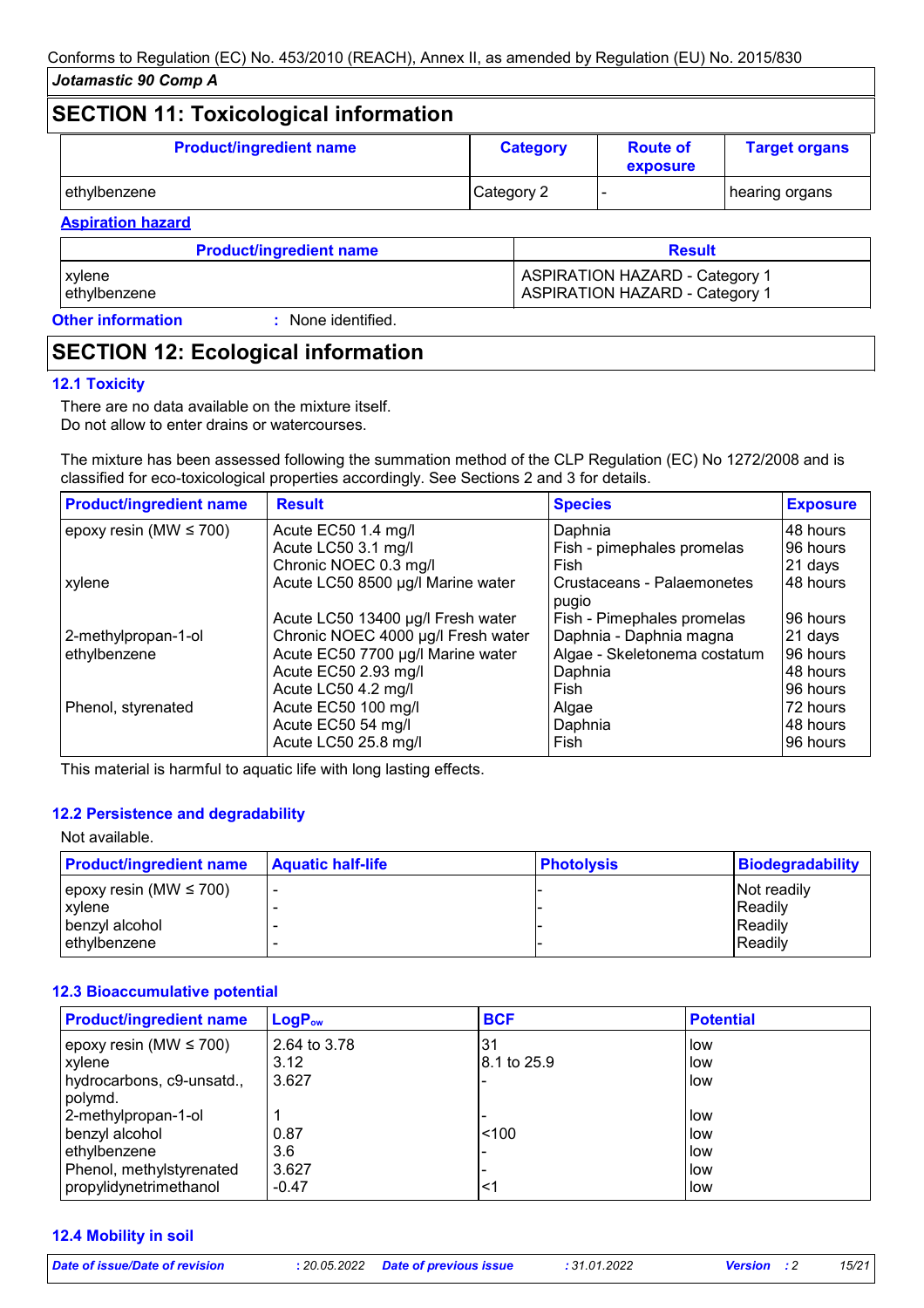### **SECTION 12: Ecological information**

| <b>Soil/water partition</b><br><b>coefficient (Koc)</b> | : Not available. |
|---------------------------------------------------------|------------------|
| <b>Mobility</b>                                         | : Not available. |

#### **12.5 Results of PBT and vPvB assessment**

This mixture does not contain any substances that are assessed to be a PBT or a vPvB.

**12.6 Other adverse effects** : No known significant effects or critical hazards.

## **SECTION 13: Disposal considerations**

The information in this section contains generic advice and guidance. The list of Identified Uses in Section 1 should be consulted for any available use-specific information provided in the Exposure Scenario(s).

#### **13.1 Waste treatment methods**

| <b>Product</b>                 |                                                                                                                                                                                                                                                                                                                                                                                                                                                                                                                                                      |
|--------------------------------|------------------------------------------------------------------------------------------------------------------------------------------------------------------------------------------------------------------------------------------------------------------------------------------------------------------------------------------------------------------------------------------------------------------------------------------------------------------------------------------------------------------------------------------------------|
| <b>Methods of disposal</b>     | : The generation of waste should be avoided or minimised wherever possible.<br>Disposal of this product, solutions and any by-products should at all times comply<br>with the requirements of environmental protection and waste disposal legislation<br>and any regional local authority requirements. Dispose of surplus and non-<br>recyclable products via a licensed waste disposal contractor. Waste should not be<br>disposed of untreated to the sewer unless fully compliant with the requirements of<br>all authorities with jurisdiction. |
| <b>Hazardous waste</b>         | $:$ Yes.                                                                                                                                                                                                                                                                                                                                                                                                                                                                                                                                             |
| <b>Disposal considerations</b> | : Do not allow to enter drains or watercourses.<br>Dispose of according to all federal, state and local applicable regulations.<br>If this product is mixed with other wastes, the original waste product code may no<br>longer apply and the appropriate code should be assigned.<br>For further information, contact your local waste authority.                                                                                                                                                                                                   |

#### **European waste catalogue (EWC)**

The European Waste Catalogue classification of this product, when disposed of as waste, is:

| <b>Waste code</b>              | <b>Waste designation</b>                                                                                                                                                                                                                                                                                                                |  |  |
|--------------------------------|-----------------------------------------------------------------------------------------------------------------------------------------------------------------------------------------------------------------------------------------------------------------------------------------------------------------------------------------|--|--|
| 08 01 11*                      | Waste paint and varnish containing organic solvents or other dangerous substances                                                                                                                                                                                                                                                       |  |  |
| <b>Packaging</b>               |                                                                                                                                                                                                                                                                                                                                         |  |  |
| <b>Methods of disposal</b>     | : The generation of waste should be avoided or minimised wherever possible. Waste<br>packaging should be recycled. Incineration or landfill should only be considered<br>when recycling is not feasible.                                                                                                                                |  |  |
| <b>Disposal considerations</b> | : Using information provided in this safety data sheet, advice should be obtained from<br>the relevant waste authority on the classification of empty containers.<br>Empty containers must be scrapped or reconditioned.<br>Dispose of containers contaminated by the product in accordance with local or<br>national legal provisions. |  |  |
| Result                         | <b>Furonean waste catalogue (FWC)</b>                                                                                                                                                                                                                                                                                                   |  |  |

| <b>Result</b>              |           | European waste catalogue (EWC)                                                                                                                                                                                                                                                                                                                                                                                                                                                                                                                                |  |  |
|----------------------------|-----------|---------------------------------------------------------------------------------------------------------------------------------------------------------------------------------------------------------------------------------------------------------------------------------------------------------------------------------------------------------------------------------------------------------------------------------------------------------------------------------------------------------------------------------------------------------------|--|--|
| CEPE Guidelines            | 15 01 10* | packaging containing residues of or contaminated by<br>hazardous substances                                                                                                                                                                                                                                                                                                                                                                                                                                                                                   |  |  |
| <b>Special precautions</b> |           | : This material and its container must be disposed of in a safe way. Care should be<br>taken when handling emptied containers that have not been cleaned or rinsed out.<br>Empty containers or liners may retain some product residues. Vapour from product<br>residues may create a highly flammable or explosive atmosphere inside the<br>container. Do not cut, weld or grind used containers unless they have been cleaned<br>thoroughly internally. Avoid dispersal of spilt material and runoff and contact with<br>soil, waterways, drains and sewers. |  |  |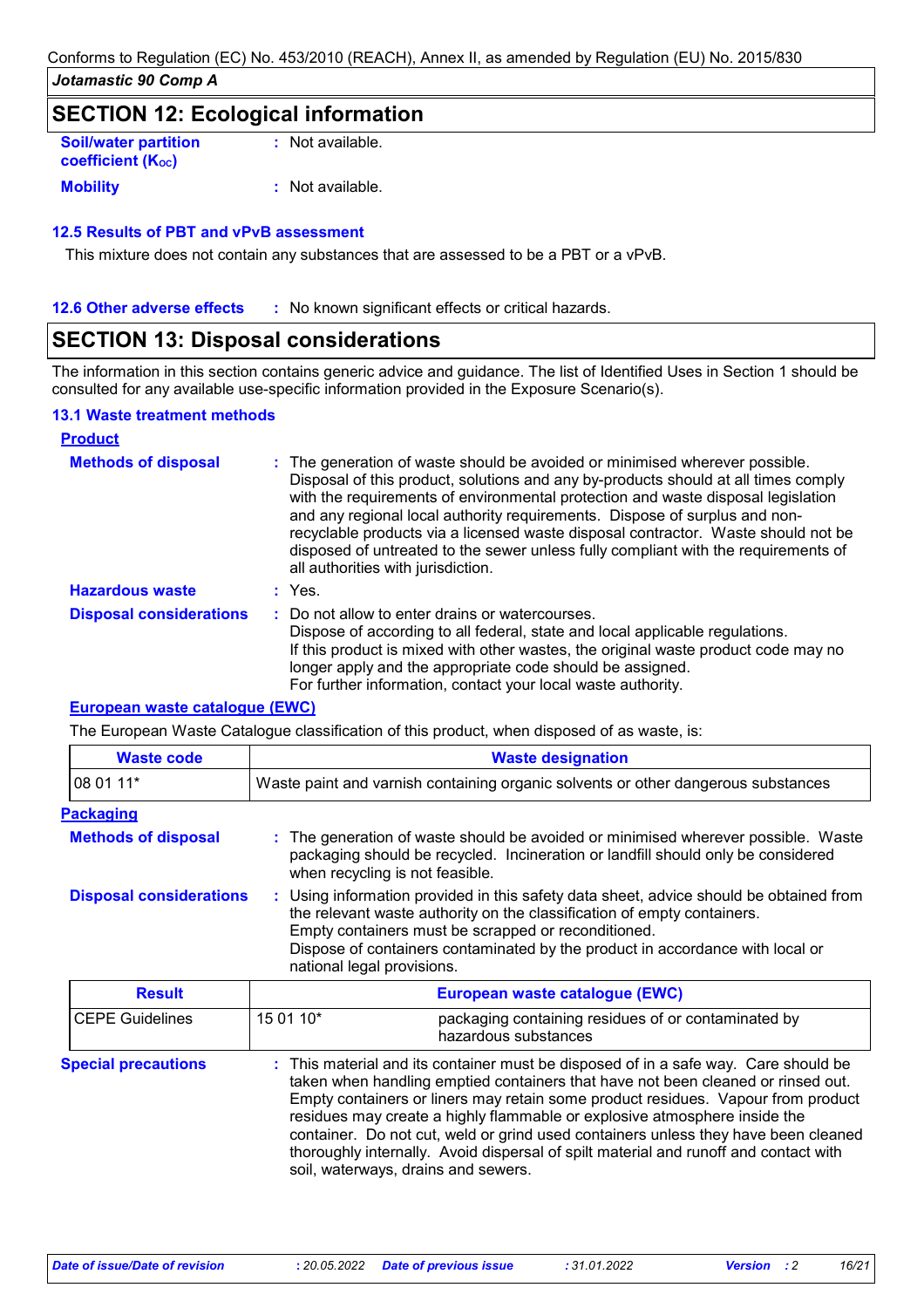# **SECTION 14: Transport information**

|                                                  | <b>ADR/RID</b> | <b>ADN</b>     | <b>IMDG</b>    | <b>IATA</b>   |
|--------------------------------------------------|----------------|----------------|----------------|---------------|
| 14.1 UN number                                   | <b>UN1263</b>  | <b>UN1263</b>  | <b>UN1263</b>  | <b>UN1263</b> |
| 14.2 UN proper<br>shipping name                  | Paint          | Paint          | Paint          | Paint         |
| <b>14.3 Transport</b><br>hazard class(es)        | 3              | 3              | 3              | 3             |
| <b>14.4 Packing</b><br>group                     | $\mathbf{III}$ | $\mathbf{III}$ | $\mathbf{III}$ | III           |
| $14.5$<br><b>Environmental</b><br><b>hazards</b> | No.            | Yes.           | No.            | No.           |
| <b>Additional information</b>                    |                |                |                |               |

| <b>ADR/RID</b>                                    | : ADR/RID: Viscous substance. Not restricted, ref. chapter 2.2.3.1.5 (applicable to                                                                                                                                |
|---------------------------------------------------|--------------------------------------------------------------------------------------------------------------------------------------------------------------------------------------------------------------------|
|                                                   | receptacles $\leq$ 450 litre capacity).                                                                                                                                                                            |
|                                                   | <b>Hazard identification number 30</b><br>Tunnel code (D/E)                                                                                                                                                        |
| <b>ADN</b>                                        | : The product is only regulated as an environmentally hazardous substance when<br>transported in tank vessels.                                                                                                     |
| <b>IMDG</b>                                       | : IMDG: Viscous substance. Transport in accordance with paragraph 2.3.2.5<br>(applicable to receptacles $\leq$ 450 litre capacity).                                                                                |
|                                                   | <b>Emergency schedules F-E, S-E</b>                                                                                                                                                                                |
| <b>14.6 Special precautions for</b><br>user       | : Transport within user's premises: always transport in closed containers that are<br>upright and secure. Ensure that persons transporting the product know what to do in<br>the event of an accident or spillage. |
| <b>14.7 Transport in bulk</b><br>according to IMO | : Not applicable.                                                                                                                                                                                                  |

**instruments**

### **SECTION 15: Regulatory information**

**15.1 Safety, health and environmental regulations/legislation specific for the substance or mixture**

**EU Regulation (EC) No. 1907/2006 (REACH)**

**Other EU regulations Annex XVII - Restrictions on the manufacture, placing on the market and use of certain dangerous substances, mixtures and articles : Annex XIV - List of substances subject to authorisation Annex XIV Substances of very high concern** None of the components are listed. None of the components are listed. **VOC :** The provisions of Directive 2004/42/EC on VOC apply to this product. Refer to the product label and/or technical data sheet for further information.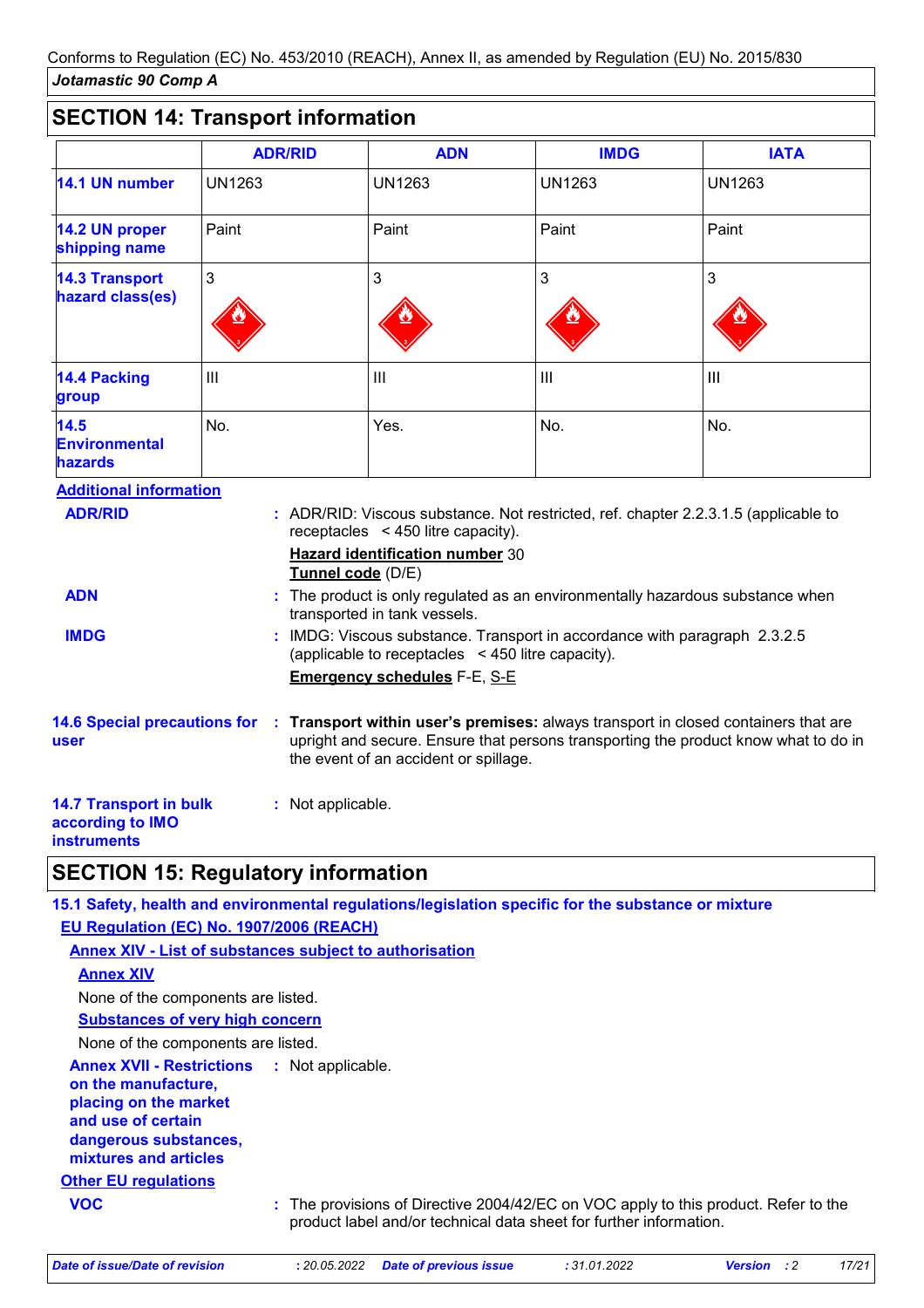## *Jotamastic 90 Comp A* **SECTION 15: Regulatory information Industrial use :** The information contained in this safety data sheet does not constitute the user's own assessment of workplace risks, as required by other health and safety legislation. The provisions of the national health and safety at work regulations apply to the use of this product at work. **VOC for Ready-for-Use Mixture :** Not available. **National regulations Europe inventory :** At least one component is not listed. **International regulations Seveso Directive** This product may add to the calculation for determining whether a site is within the scope of the Seveso Directive on major accident hazards. **Chemical Weapon Convention List Schedules I, II & III Chemicals Montreal Protocol** Not listed. **Stockholm Convention on Persistent Organic Pollutants** Not listed. **Rotterdam Convention on Prior Informed Consent (PIC)** Not listed. **UNECE Aarhus Protocol on POPs and Heavy Metals Ozone depleting substances (1005/2009/EU)** Not listed. **Prior Informed Consent (PIC) (649/2012/EU)** Not listed. Not listed.

Not listed.

**15.2 Chemical safety :** Not applicable.

**assessment**

### **SECTION 16: Other information**

 $\nabla$  Indicates information that has changed from previously issued version.

| <b>Abbreviations and</b> | $\therefore$ ATE = Acute Toxicity Estimate                                    |
|--------------------------|-------------------------------------------------------------------------------|
| acronyms                 | CLP = Classification, Labelling and Packaging Regulation [Regulation (EC) No. |
|                          | 1272/2008]                                                                    |
|                          | DMEL = Derived Minimal Effect Level                                           |
|                          | DNEL = Derived No Effect Level                                                |
|                          | EUH statement = CLP-specific Hazard statement                                 |
|                          | PBT = Persistent, Bioaccumulative and Toxic                                   |
|                          | PNEC = Predicted No Effect Concentration                                      |
|                          | <b>RRN = REACH Registration Number</b>                                        |
|                          | vPvB = Very Persistent and Very Bioaccumulative                               |

**Procedure used to derive the classification according to Regulation (EC) No. 1272/2008 [CLP/GHS]**

| <b>Classification</b>   | <b>Justification</b>    |
|-------------------------|-------------------------|
| Flam. Liq. 3, H226      | l On basis of test data |
| Skin Irrit. 2, H315     | Calculation method      |
| Eye Dam. 1, H318        | Calculation method      |
| Skin Sens. 1, H317      | Calculation method      |
| Aquatic Chronic 3, H412 | Calculation method      |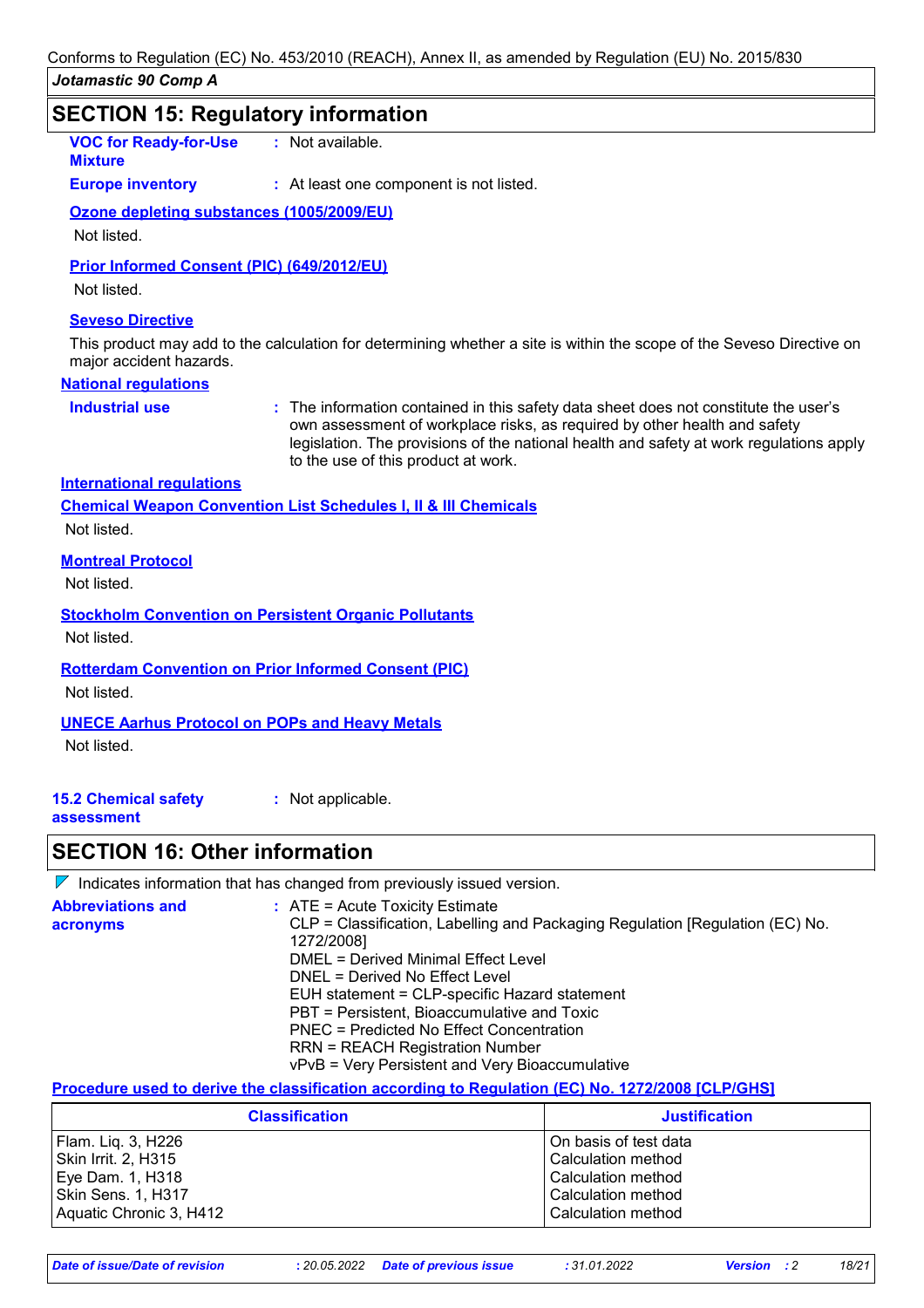## **SECTION 16: Other information**

| <b>Full text of abbreviated H statements</b> |  |
|----------------------------------------------|--|
|----------------------------------------------|--|

| H225   | Highly flammable liquid and vapour.                                         |
|--------|-----------------------------------------------------------------------------|
| H226   | Flammable liquid and vapour.                                                |
| H302   | Harmful if swallowed.                                                       |
| H304   | May be fatal if swallowed and enters airways.                               |
| H312   | Harmful in contact with skin.                                               |
| H315   | Causes skin irritation.                                                     |
| H317   | May cause an allergic skin reaction.                                        |
| H318   | Causes serious eye damage.                                                  |
| H319   | Causes serious eye irritation.                                              |
| H332   | Harmful if inhaled.                                                         |
| H335   | May cause respiratory irritation.                                           |
| H336   | May cause drowsiness or dizziness.                                          |
| H361fd | Suspected of damaging fertility. Suspected of damaging the<br>unborn child. |
| H373   | May cause damage to organs through prolonged or repeated                    |
|        | exposure.                                                                   |
| H411   | Toxic to aquatic life with long lasting effects.                            |
| H412   | Harmful to aquatic life with long lasting effects.                          |
|        |                                                                             |

#### **Full text of classifications [CLP/GHS]**

| Acute Tox. 4<br><b>Aquatic Chronic 2</b><br>Aquatic Chronic 3 |              | <b>ACUTE TOXICITY - Category 4</b><br>LONG-TERM (CHRONIC) AQUATIC HAZARD - Category 2<br>LONG-TERM (CHRONIC) AQUATIC HAZARD - Category 3 |
|---------------------------------------------------------------|--------------|------------------------------------------------------------------------------------------------------------------------------------------|
| Asp. Tox. 1<br>Eye Dam. 1                                     |              | <b>ASPIRATION HAZARD - Category 1</b><br>SERIOUS EYE DAMAGE/EYE IRRITATION - Category 1                                                  |
| Eye Irrit. 2<br>Flam. Liq. 2                                  |              | SERIOUS EYE DAMAGE/EYE IRRITATION - Category 2<br>FLAMMABLE LIQUIDS - Category 2                                                         |
| Flam. Liq. 3<br>Repr. 2                                       |              | FLAMMABLE LIQUIDS - Category 3<br>REPRODUCTIVE TOXICITY - Category 2                                                                     |
| Skin Irrit. 2<br>Skin Sens, 1                                 |              | SKIN CORROSION/IRRITATION - Category 2<br>SKIN SENSITISATION - Category 1                                                                |
| Skin Sens, 1B<br>STOT RE 2                                    |              | SKIN SENSITISATION - Category 1B<br>SPECIFIC TARGET ORGAN TOXICITY - REPEATED<br><b>EXPOSURE - Category 2</b>                            |
| STOT SE3                                                      |              | SPECIFIC TARGET ORGAN TOXICITY - SINGLE EXPOSURE -<br>Category 3                                                                         |
| Date of printing                                              | : 20.05.2022 |                                                                                                                                          |
| Date of issue/ Date of                                        | : 20.05.2022 |                                                                                                                                          |

| <b>revision</b>        |              |
|------------------------|--------------|
| Date of previous issue | : 31.01.2022 |
| Version                | $\pm$ 2      |

#### **Notice to reader**

**The information in this document is given to the best of Jotun's knowledge, based on laboratory testing and practical experience. Jotun's products are considered as semi-finished goods and as such, products are often used under conditions beyond Jotun's control. Jotun cannot guarantee anything but the quality of the product itself. Minor product variations may be implemented in order to comply with local requirements. Jotun reserves the right to change the given data without further notice.**

**Users should always consult Jotun for specific guidance on the general suitability of this product for their needs and specific application practices.**

**If there is any inconsistency between different language issues of this document, the English (United Kingdom) version will prevail.**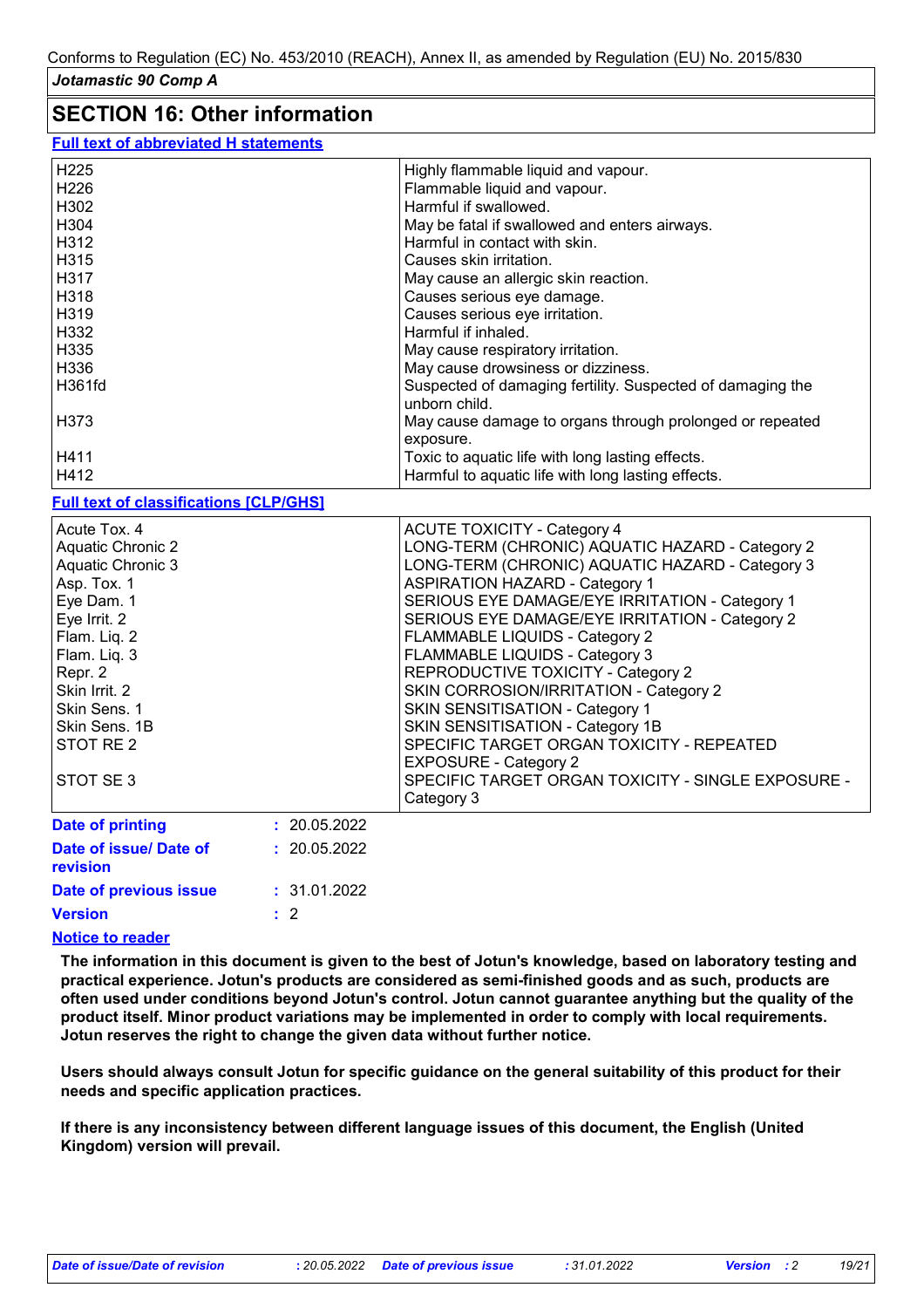

| <b>Exposure Scenario: Use in coatings -</b> |                  | <b>Industrial use</b>          |  |
|---------------------------------------------|------------------|--------------------------------|--|
| Sector of Use                               | : Industrial use |                                |  |
| <b>Process Category</b>                     |                  | : PROC05 PROC07 PROC08a PROC10 |  |
| <b>Environmental release category(ies)</b>  | :ERC4            |                                |  |

Covers the use in coatings (paints, inks, adhesives, etc) including exposures during use (including product transfer and preparation, application by brush, spray by hand or similar methods) and equipment cleaning.

### **Operational conditions and risk management measures**

#### Control of worker exposure

| Frequency and duration of use             | : Covers daily exposures up to 8 hours                                                                                                                                                                                                                                     |
|-------------------------------------------|----------------------------------------------------------------------------------------------------------------------------------------------------------------------------------------------------------------------------------------------------------------------------|
| <b>General - Operational conditions</b>   | : Assumes use at not more than 20°C above ambient temperature. Assumes a good basic standard of<br>occupational hygiene is implemented                                                                                                                                     |
| <b>General - Risk management measures</b> | : Wear chemical-resistant gloves (tested to EN374) in combination with specific activity training. Wear<br>suitable coveralls to prevent exposure to the skin. Use suitable eye protection. See Section 8 for<br>information on appropriate personal protective equipment. |
| Type of activity or process               | <b>Risk management measures</b>                                                                                                                                                                                                                                            |
| Preparation of material for application   | : Provide extract ventilation to points where emissions occur.                                                                                                                                                                                                             |
| Roller, spreader, flow application        | : Provide extract ventilation to points where emissions occur. Wear a respirator conforming to EN140<br>with type A/P2 filter or better.                                                                                                                                   |
| <b>Spraying - Manual</b>                  | : Minimise exposure by partial enclosure of the operation or equipment and provide extract ventilation<br>at openings. Wear a respirator conforming to EN140 with type A/P2 filter or better.                                                                              |

### Control of environmental exposure

| Organisational measures to prevent/limit<br>release from site | : Prevent environmental discharge consistent with regulatory requirements.                     |
|---------------------------------------------------------------|------------------------------------------------------------------------------------------------|
| Conditions and measures related to                            | : External treatment and disposal of waste should comply with applicable local and/or national |
| external treatment of waste for disposal                      | regulations. See Section 13 for additional waste treatment information.                        |
| Conditions and measures related to                            | External recovery and recycling of waste should comply with applicable local and/or national   |
| external recovery of waste                                    | regulations.                                                                                   |

#### Additional information

The exposure scenario for the mixture is based on the following substances:

REACH #: 01-2119456619-26 REACH #: 01-2119514687-32 (from Comp B)